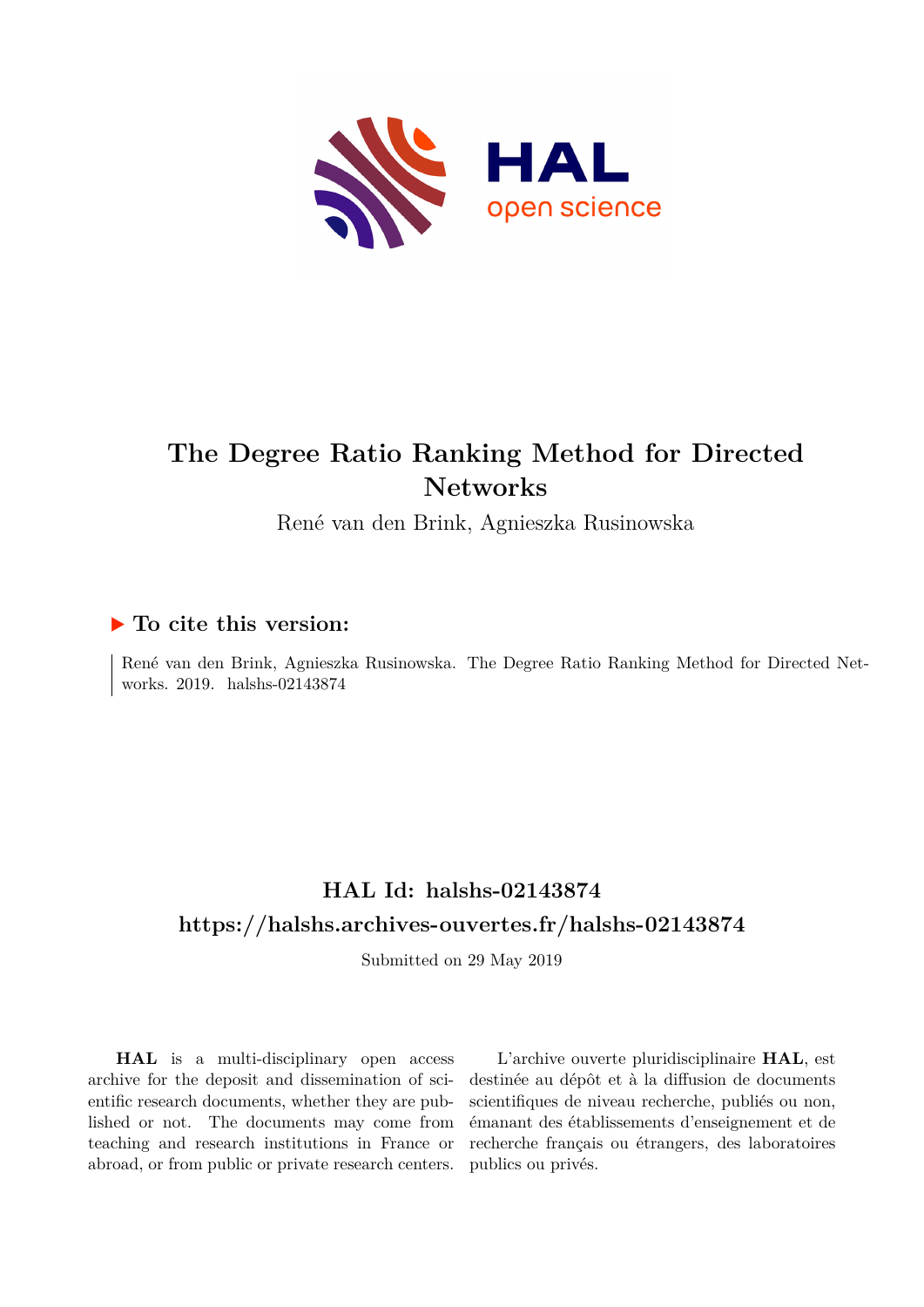

**Documents de Travail du Centre d'Economie de la Sorbonne**

CES Work-ing Papers



# **The Degree Ratio Ranking Method for Directed Networks**

René VAN DEN BRINK, Agnieszka RUSINOWSKA

**2019.09**

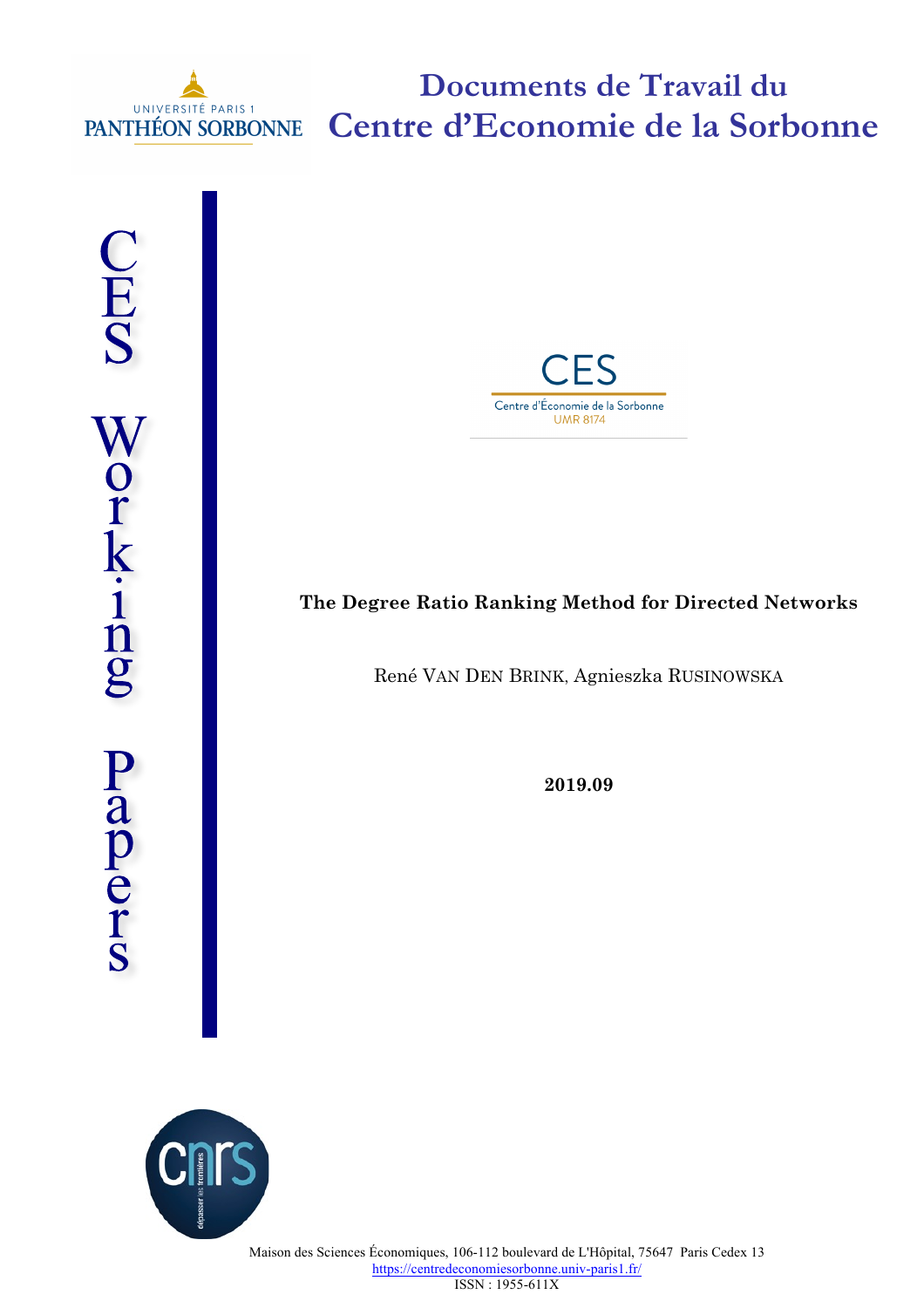# The Degree Ratio Ranking Method for Directed  $Networks^{\star}$

René van den Brink<sup>\*\*1</sup> and Agnieszka Rusinowska<sup>2</sup>

<sup>1</sup> Department of Econometrics and Operations Research, and Tinbergen Institute, VU University De Boelelaan 1105, 1081 HV Amsterdam, The Netherlands jrbrink@feweb.vu.nl <sup>2</sup> CNRS, Paris School of Economics, Centre d'Economie de la Sorbonne 106-112 Bd de l'Hˆopital, 75647 Paris Cedex 13, France

agnieszka.rusinowska@univ-paris1.fr

Abstract. One of the most famous ranking methods for digraphs is the ranking by Copeland score. The Copeland score of a node in a digraph is the difference between its outdegree (i.e. its number of outgoing arcs) and its indegree (i.e. its number of ingoing arcs). In the ranking by Copeland score, a node is ranked higher, the higher is its Copeland score. In this paper, we deal with an alternative to rank nodes according to their out- and indegree, namely ranking the nodes according to their degree ratio, i.e. the outdegree divided by the indegree. To avoid dividing by a zero indegree, we implicitly take the out- and indegree of the reflexive digraph. We provide an axiomatization of the ranking by degree ratio using a sibling neutrality axiom, which says that the entrance of a sibling (i.e. a node that is in some sense similar to the original node) does not change the ranking among the original nodes. We also provide a new axiomatization of the ranking by Copeland score using the same axioms except that this method satisfies a different sibling neutrality. Finally, we modify the ranking by degree ratio by not considering the reflexive digraph, but by definition assume nodes with indegree zero to be ranked higher than nodes with a positive indegree. We provide an axiomatization of this ranking by modified degree ratio using yet another sibling neutrality and a maximal property. In this way, we can compare the three ranking methods by their respective sibling neutrality.

#### JEL Classification: D71, D85, C02

Keywords: group decisions and negotiations, directed graph, ranking method, degree ratio, Copeland score

<sup>⋆</sup> This research has been initiated when Ren´e van den Brink was Visiting Professor at the Centre d'Economie de la Sorbonne of the University of Paris 1. Agnieszka Rusinowska acknowledges the support by the National Agency for Research (Agence Nationale de la Recherche) – Project "CoCoRICo-CoDec" (ANR-14-CE24-0007-01).

<sup>⋆⋆</sup> Corresponding author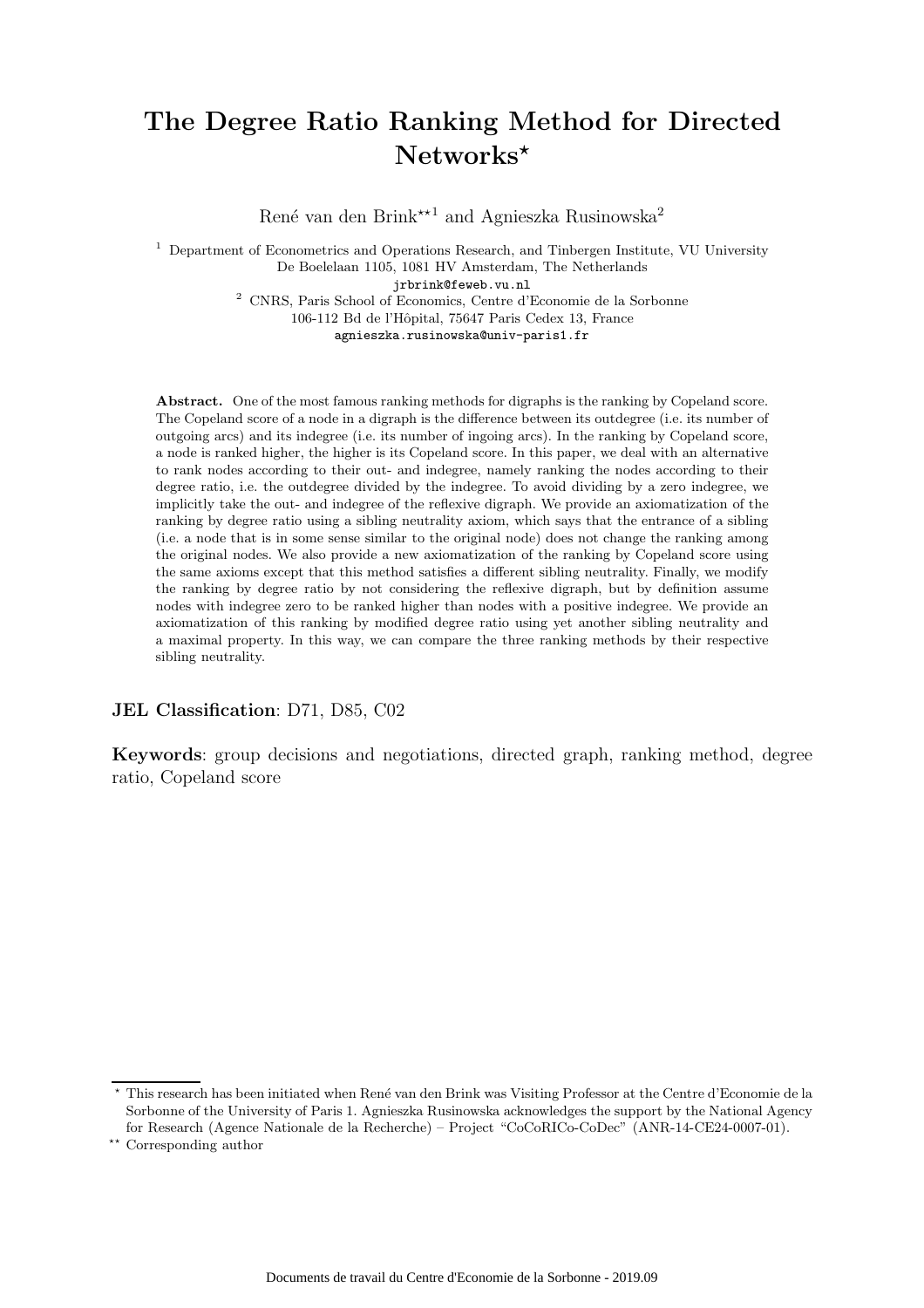## 1 Introduction

Ranking is one of the crucial issues in everyday economic, social, and political activities. Ranking departments and candidates within a university, journals (Pinski and Narin (1976)), web pages on the internet (Brin and Page (1998)), teams in sport competitions, firms in an industry, political candidates and alternatives in social choice (Sen (1979)), these are just some of numerous examples. The use of an appropriate *ranking method* is of particular importance. Directed graphs have the established role in modeling and investigating various ranking methods, with nodes having different interpretations (individuals, journals, web pages, teams, alternatives, institutions, political parties, etc.).

Formally, a ranking method assigns to every directed graph a complete preorder on the set of nodes. One of the most famous ranking methods for digraphs is the ranking by Copeland score (Copeland (1951)). The Copeland score of a node in a digraph is the difference between its *outdegree* (i.e. its number of outgoing arcs) and its *indegree* (i.e. its number of ingoing arcs). In the ranking by Copeland score, a node is ranked higher, the higher is its Copeland score. We investigate an alternative to rank nodes according to their out- and indegree, namely ranking the nodes according to their degree ratio, i.e. the outdegree divided by the indegree. In some types of situations the degree ratio ranking can give different results from the ranking by Copeland score. While a draw (i.e., two arcs between the same nodes oriented in opposite direction) is neutral in the Copeland score, it is not in our ranking by the degree ratio. In particular, when an agent loses more (respectively less) frequently than gains, a draw is beneficial (respectively disadvantageous) for such an agent. Therefore, when losing by itself is seen more negatively than winning is seen positively, the degree ratio ranking might be a more appropriate ranking method to use.

The degree ratio ranking method can be applied in various fields. In fact, it is applied in ranking players in online video gaming<sup>1</sup>. When the nodes in a digraph represent countries (or regions) and the arcs represent migration flows, then the degree ratio gives for each country its emigration relative to (i.e. divided by) its immigration, which can be seen as an alternative to the usual net migration rate, being essentially a Copeland score. In case the digraph represents a financial network where outgoing arcs represent money borrowed to other banks, and ingoing arcs represent money borrowed from other banks, the degree ratio of a bank is its debit to credit ratio. A similar interpretation can be given when the digraph represents a mutual control network of firms investing in each other.

To start the analysis of the ranking by degree ratio, we first define the degree ratio by implicitly taking the out- and indegree of the reflexive digraph. We use the reflexive digraph to avoid dividing by (indegree) zero. We provide an axiomatization of the ranking by degree ratio using a sibling neutrality, which says that the entrance of a sibling of a node (i.e. a node that is similar to the original node) does not change the ranking between this node and the other original nodes. Other properties that, together with sibling neutrality, characterize the ranking by degree ratio are anonymity, positive responsiveness,

 $<sup>1</sup>$  For example, participants in the popular Fortnite online video game are ranked by the 'Kill to Death ratio'</sup> (KDR), which is their degree ratio in the digraph where a player's outgoing arcs are to the opponents that he/she killed, and the ingoing arcs are from the opponents who killed him/her. In the game you can resurrect after being killed, and therefore you can be killed multiple times. The idea behind the KD ratio is that it gives the average number of kills you make on average in a life, which is considered a good measure of the strength of the players.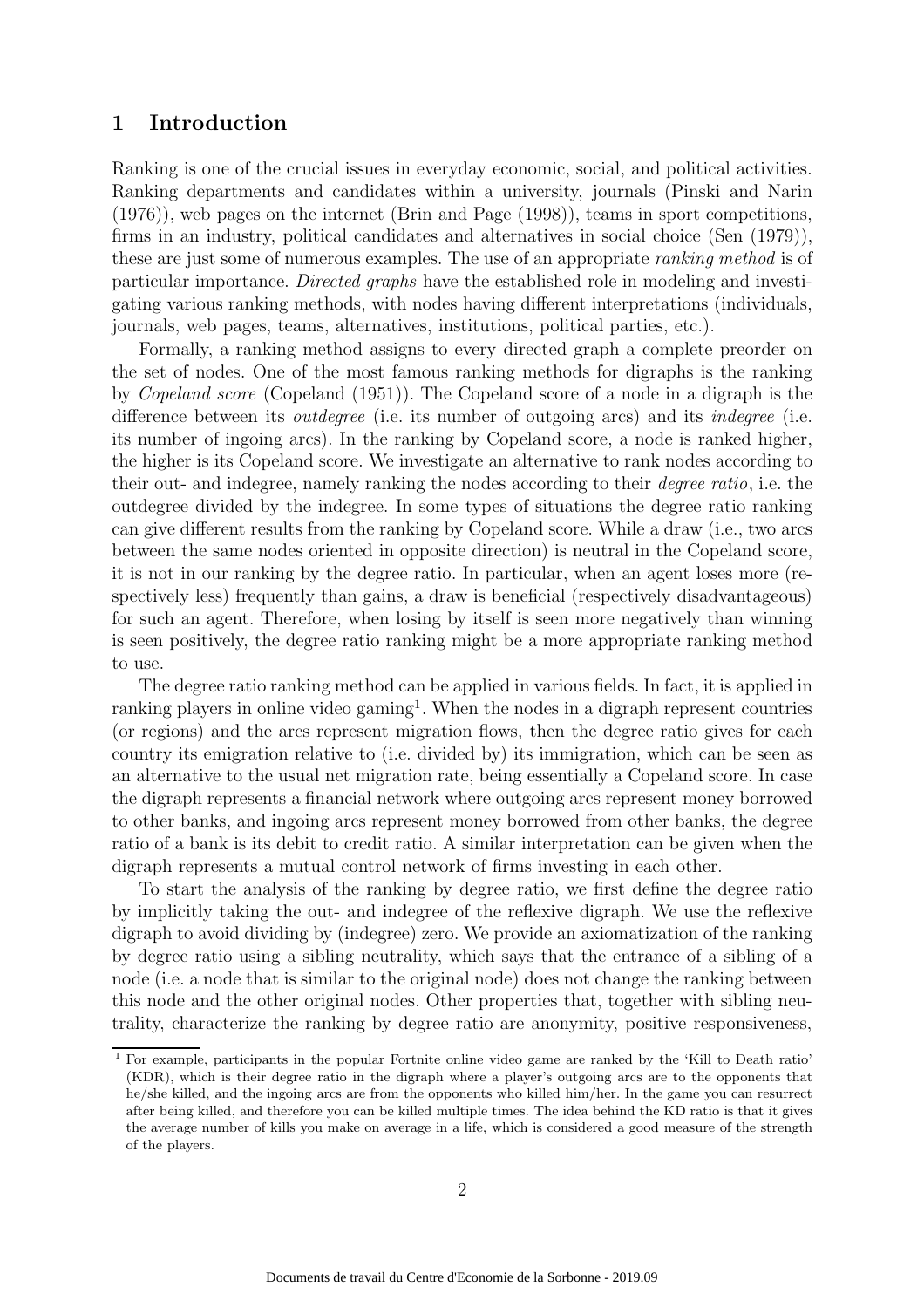independence of irrelevant arcs, and the intermediary property. Anonymity means that relabeling the nodes implies a corresponding relabeling in the ranking. According to positive responsiveness, when one of two equally ranked nodes gets one more outgoing arc, this node becomes strictly higher ranked than the other one. Independence of irrelevant arcs implies that, when pairwise comparing two nodes, we only need to consider the arcs that involve these two nodes. The intermediary property means that putting only one new node on an existing arc, does not change the ranking.

Besides characterizing the ranking by degree ratio, we also provide a new axiomatization of the ranking by Copeland score using the same axioms, except that this ranking method satisfies a different sibling neutrality.

Finally, we modify the ranking by degree ratio by not considering the reflexive digraph, but we assume that nodes with indegree zero are ranked higher than nodes with a positive indegree. Obviously, such a ranking by modified degree ratio is different from the ranking by degree ratio and the Copeland score. However, if the degree and modified degree ratios give different ranking of two nodes with positive indegrees, then their ranking by degree ratio is always the same as their ranking by Copeland score. We provide an axiomatic characterization of the ranking by modified degree ratio by similar axioms as mentioned before, except that we replace sibling neutrality by yet another modified sibling neutrality and an additional maximal property. This last axiom requires to rank nodes with zero indegree above nodes with positive indegree. In this sense, this method refines the set of strong maximal nodes, being the set of nodes with indegree zero. If a strong maximal node exists then the node that is ranked highest is a strong maximal node.

Related literature There exists a vast literature that studies the Copeland score as well as other ranking methods. Rubinstein (1980) characterizes the ranking by Copeland score on the class of tournaments. The ranking by Copeland score is also characterized, e.g., by Henriet (1985) and Bouyssou (1992); see also Bouyssou and Perny (1992) for a related ranking method. On the class of tournaments, the ranking by Copeland score coincides with the ranking by outdegree. In van den Brink and Gilles (2003), a generalization of Rubinstein's result is presented by characterizing the ranking by outdegree for arbitrary directed graphs. An axiomatic characterization of the outflow ranking method for weighted directed graphs is provided in van den Brink and Gilles (2009), while van den Brink and Gilles (2000) axiomatize the outflow as a relational power measure for weighted and nonweighted directed graphs. Bouyssou and Marchant (2018) axiomatize the alternative  $\beta$  ranking method for directed networks, which is based on the  $\beta$ -measure introduced in van den Brink and Gilles (2000). Several works study methods based on evaluations or citations and consider one-sided or peers' settings; see e.g., Altman and Tennenholtz (2005), Palacios-Huerta and Volij (2004), Slutzki and Volij (2006). In a one-sided setting, experts provide evaluations on some items to be ranked. We obtain the peers setting when the experts coincide with the items (e.g. Webpages linking to other pages or journals citing each other). Du et al. (2015) study ranking of items in a graph determined by a choice of utility function. Demange (2014a) and Demange (2017) characterizes ranking methods based on evaluations or citations which consider one-sided settings and two-sided settings, respectively. The Hirsch index, one of the ranking methods supporting evaluations of researchers, is axiomatically characterized in Woeginger (2008). For other works considering the peers setting, e.g., incentive compatibility, see Altman and Tennenholtz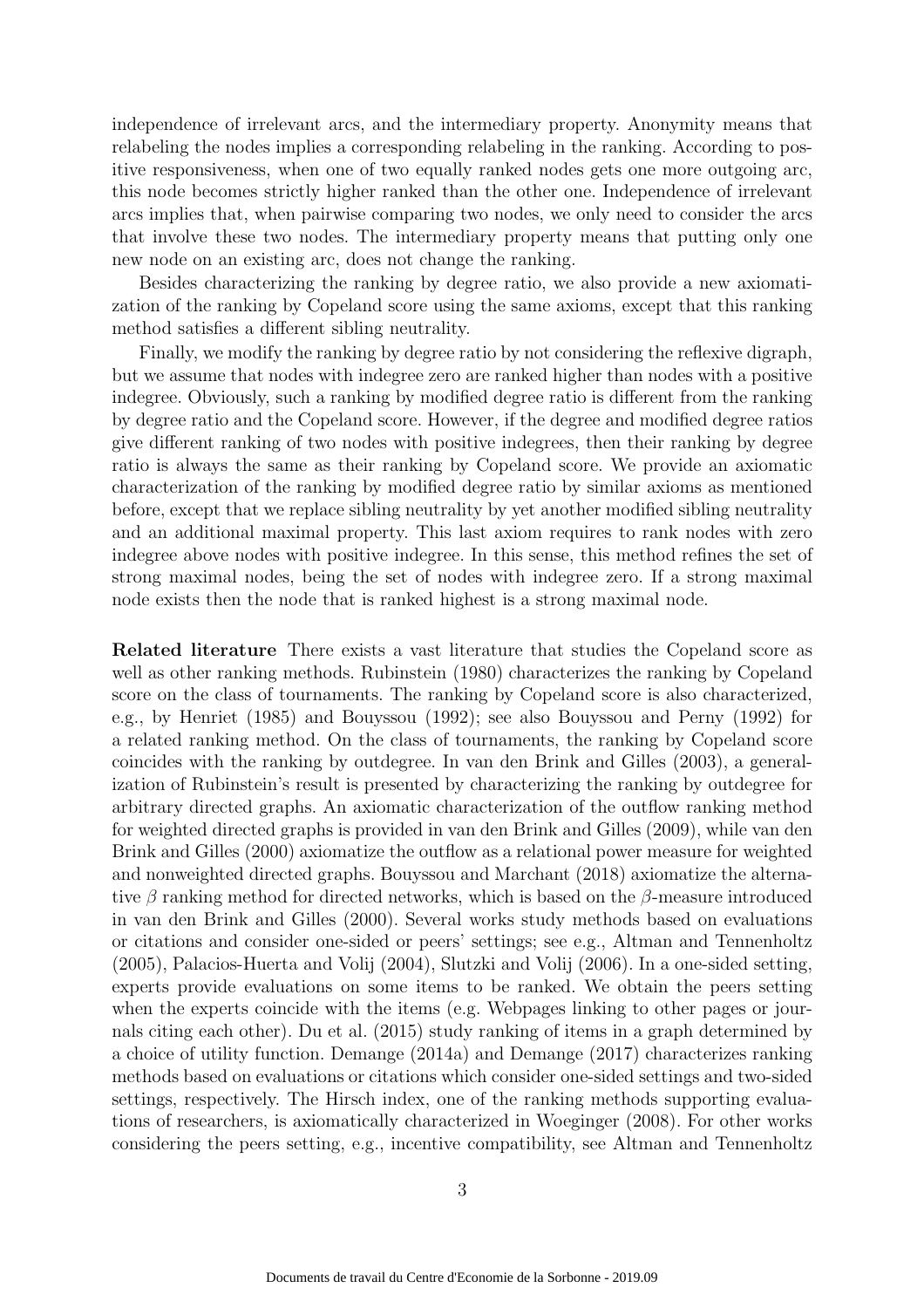(2008), de Clippel et al. (2008), and for some studies of rankings in a dynamic setting, see Demange (2012) and Demange (2014b).

The underlying paper is structured as follows. In Section 2, we present basic preliminaries on digraphs and ranking methods. The ranking by degree ratio is introduced and axiomatized in Section 3. In Section 4, we provide a comparable axiomatization of the ranking by Copeland score. The ranking by modified degree ratio is introduced and axiomatically characterized in Section 5. We present some concluding remarks in Section 6. All proofs of the main results of the paper are given in the Appendix.

### 2 Preliminaries

A directed graph (or digraph) is a pair  $(N, D)$ , where  $N \subset \mathbb{N}$  is a finite set of nodes and  $D \subset N \times N$  is a binary relation which elements  $(i, j) \in D$  are called *arcs* on N. We only consider digraphs  $(N, D)$  that are irreflexive, i.e.,  $(i, i) \notin D$  for every  $i \in N$ . The collection of all digraphs is denoted by  $\mathcal{D}$ . For  $i \in N$  and  $(N, D) \in \mathcal{D}$ , we define

$$
S_{(N,D)}(i) = \{ j \in N \mid (i,j) \in D \}
$$

being the set of *successors* of node  $i \in N$  in digraph  $(N, D)$ , and

$$
P_{(N,D)}(i) = \{ j \in N \mid (j,i) \in D \}
$$

being the set of predecessors of i in  $(N, D)$ . The *outdegree out*<sub>i</sub> $(N, D)$  and *indegree*  $in_i(N, D)$  of node i in  $(N, D)$  are the cardinalities of  $S_{(N,D)}(i)$  and  $P_{(N,D)}(i)$ , respectively, i.e.,

$$
out_i(N, D) = #S_{(N,D)}(i)
$$
 and  $in_i(N, D) = #P_{(N,D)}(i)$ .

A preorder on N is a binary relation  $\mathcal{R} \subset N \times N$  that is reflexive (i.e.,  $(i, i) \in \mathcal{R}$ for all  $i \in N$ ) and transitive (i.e., if  $(i, j) \in \mathcal{R}$  and  $(j, h) \in \mathcal{R}$ , then  $(i, h) \in \mathcal{R}$  for every  $i, j, h \in N$ ). A preorder R on N is complete if  $(i, j) \in \mathcal{R}$  or  $(j, i) \in \mathcal{R}$  for every pair  $i, j \in N$ ,  $i \neq j$ . We use the standard notation:  $i \succeq j$  (meaning that i is ranked at least as high as j) if and only if  $(i, j) \in \mathcal{R}$ ;  $i \succ j$  (meaning that i is ranked higher than j) if and only if  $[i \geq j$  and not  $j \geq i$ ; and  $i \sim j$  (meaning that i and j are ranked equally) if and only if  $[i \geq j]$  as well as  $j \geq i$ . The collection of all complete preorders on N is denoted by  $\mathcal W$ .

A ranking method is a mapping  $R: \mathcal{D} \to \mathcal{W}$  which assigns to every digraph  $(N, D) \in \mathcal{D}$ on N a complete preorder  $R(N, D) \in W$ . We use the notation  $i \succeq_{(N,D)} j$  if and only if  $(i, j) \in R(N, D).$ 

One of the most famous ranking methods for digraphs is the ranking by Copeland score, where the Copeland score  $cop_i(N, D)$  of node  $i \in N$  in digraph  $(N, D)$  is given by

$$
cop_i(N, D) = out_i(N, D) - in_i(N, D)
$$

Then, the ranking by Copeland score is the ranking method given by

$$
i \geq_{(N,D)}^{cop} j \Leftrightarrow cop_i(N,D) \geq cop_j(N,D)
$$
 for all  $i, j \in N$ .

In the next section, we introduce and characterize a different ranking method based on the outdegree and indegree.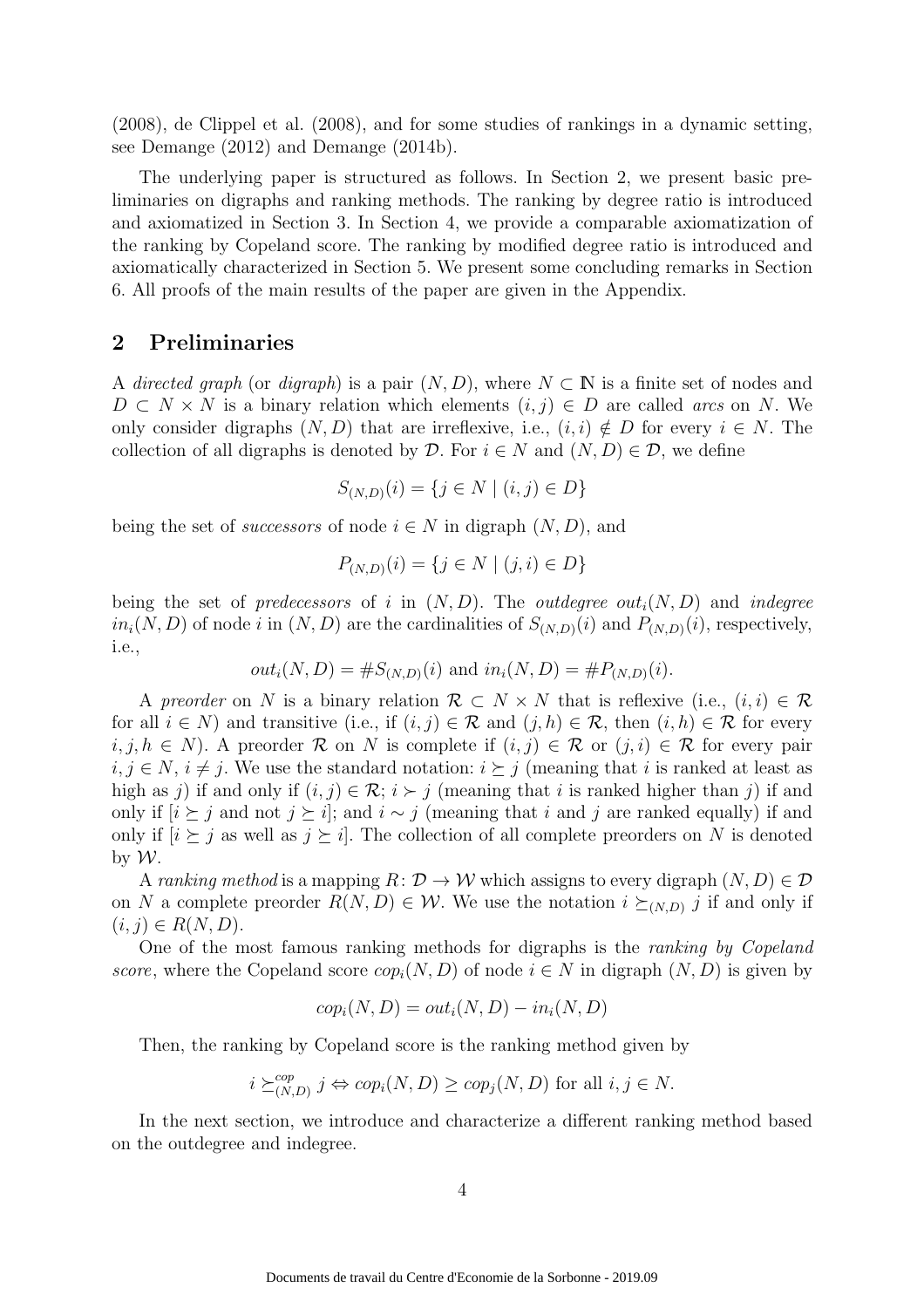### 3 Axiomatization of the ranking by degree ratio

Whereas the Copeland score assigns to every node in a digraph its outdegree minus its indegree, the degree ratio assigns to every node in a digraph its outdegree divided by its indegree. To avoid dividing by zero, we somehow assume the digraph to be reflexive, and therefore add 1 to both the out- as well as indegree of every node.<sup>2</sup> Notice that doing the same for the Copeland score does not change the scores, but it has an effect for the degree ratio.

**Definition 1** The degree ratio of node  $i \in N$  in digraph  $(N, D)$  is given by

$$
r_i(N, D) = \frac{out_i(N, D) + 1}{in_i(N, D) + 1}.
$$

Definition 2 The ranking by degree ratio is the ranking method given by

$$
i \succeq_{(N,D)}^{dr} j \Leftrightarrow r_i(N,D) \ge r_j(N,D) \text{ for all } i, j \in N.
$$

The ranking by degree ratio is different from the ranking by Copeland score, and it is easy to construct examples such that for two nodes  $i, j \in N$ ,  $cop_i(N, D) < cop_i(N, D)$ while  $r_i(N, D) > r_i(N, D)$ . This happens, e.g., when

$$
in_i(N, D) = 0 \text{ and } \frac{out_j(N, D) - in_j(N, D)}{in_j(N, D) + 1} < out_i(N, D) < out_j(N, D) - in_j(N, D). \tag{1}
$$

Example 1 Consider the digraph  $(N, D)$  with  $N = \{1, 2, \ldots, 9\}$  and  $D = \{(1, 2)\} \cup$  $\{(i,5) | i = 3,4\} \cup \{(5,i) | i = 6,7,8,9\}$  as presented in Figure 1.



Fig. 1. Example 1

Table 1 shows the out- and indegree, the Copeland score and the degree ratio for every node. The last row shows the modified degree ratio  $\overline{r}$  which is discussed in Section 5.

Note that  $cop_1(N, D) = 1 < 2 = cop_5(N, D)$  but  $r_1(N, D) = 2 > \frac{5}{3} = r_5(N, D)$ . Moreover,  $\frac{out_5(N,D)-in_5(N,D)}{ins(N,D)+1} = \frac{2}{3} < 1 = out_1(N,D) < 2 = out_5(N,D) - in_5(N,D)$ .

Another property of the degree ratio concerns draws, i.e., two arcs between the same nodes oriented in opposite direction. A draw is not neutral in the degree ratio, contrary to the Copeland score which is indifferent to an additional draw. More precisely, when an agent loses more frequently than gains, he benefits from an additional draw. Moreover, if

<sup>&</sup>lt;sup>2</sup> We could as well assume the digraph to be reflexive, and adapt various notations in the paper.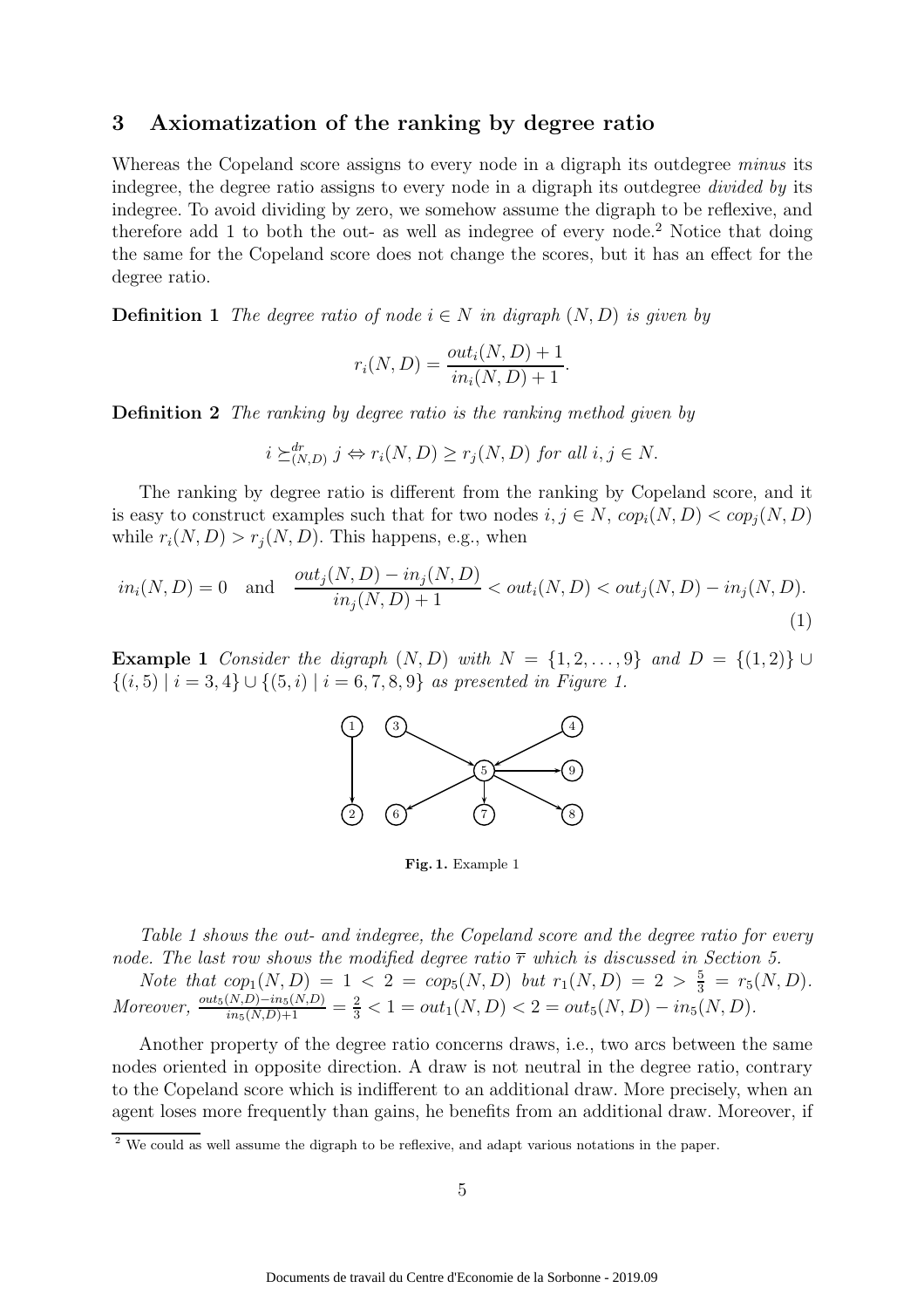|                         | 1, 3, 4 | 2, 6, 7, 8, 9 |  |
|-------------------------|---------|---------------|--|
| $out_i(N, D)$           |         |               |  |
| $in_i(N, \overline{D})$ |         |               |  |
| $cop_i(N, D)$           |         |               |  |
| $r_i(N, D)$             |         |               |  |
| $\overline{r}_i(N, D)$  |         |               |  |

Table 1. Example 1

an agent gains more frequently than loses, an additional draw is disadvantageous to him, i.e., one can say that being a winner requires keeping the good image. Formally, we have the following fact.

**Fact 1** Let  $(N, D), (N, D') \in \mathcal{D}$ ,  $i \in N$  and  $x \in \mathbb{N}_+$  be such that  $in_i(N, D') = in_i(N, D) +$ x and  $out_i(N, D') = out_i(N, D) + x$ . Then  $cop_i(N, D') = cop_i(N, D)$  and

 $r_i(N, D') > r_i(N, D)$  if and only if  $in_i(N, D) > out_i(N, D)$ .

PROOF Indeed, we have

$$
r_i(N, D') = \frac{out_i(N, D') + 1}{in_i(N, D') + 1} = \frac{out_i(N, D) + x + 1}{in_i(N, D) + x + 1} > \frac{out_i(N, D) + 1}{in_i(N, D) + 1} = r_i(N, D)
$$
  
\n
$$
\Leftrightarrow (out_i(N, D) + x + 1)(in_i(N, D) + 1) > (out_i(N, D) + 1)(in_i(N, D) + x + 1)
$$
  
\n
$$
\Leftrightarrow in_i(N, D) > out_i(N, D)
$$

Hence, with the out- and indegree being interpreted as the number of gains and losses, respectively, the degree ratio can be used, for instance, for ranking candidates in situations when losing is seen more negatively than winning is seen positively.<sup>3</sup>

In what follows, we deliver an axiomatic characterization of the degree ratio. The first axiom is the 'standard' anonymity axiom stating that relabeling the nodes implies a corresponding relabeling in the ranking. For digraph  $(N, D) \in \mathcal{D}$  and permutation  $\pi: N \to N$ , the permuted digraph is  $(N, \pi D)$  with  $\pi D = \bigcup_{(i,j)\in D} (\pi(i), \pi(j)).$ 

**Axiom 1 (Anonymity)** For every  $(N, D) \in \mathcal{D}$ , it holds that  $i \succeq_{(N,D)} j \Leftrightarrow \pi(i) \succeq_{(N,\pi D)} j$  $\pi(j)$ .

Positive responsiveness implies that, when two nodes are equally ranked, and one of the nodes gets one more successor, then this node becomes strictly higher ranked than the other node.

## Axiom 2 (Positive responsiveness) Let  $(N, D), (N, D') \in \mathcal{D}$  and  $i \in N$  be such that

$$
D' = D \cup \{(i, g)\} \text{ for some } g \in N \setminus \{i\}.
$$

Then  $i \succeq_{(N,D)} j \Rightarrow i \succ_{(N,D')} j$  for all  $j \in N \setminus \{i\}.$ 

<sup>&</sup>lt;sup>3</sup> Although we do not consider utility in this paper, this is similar to risk attitudes in *prospect theory*, see Kahneman and Tversky (1979).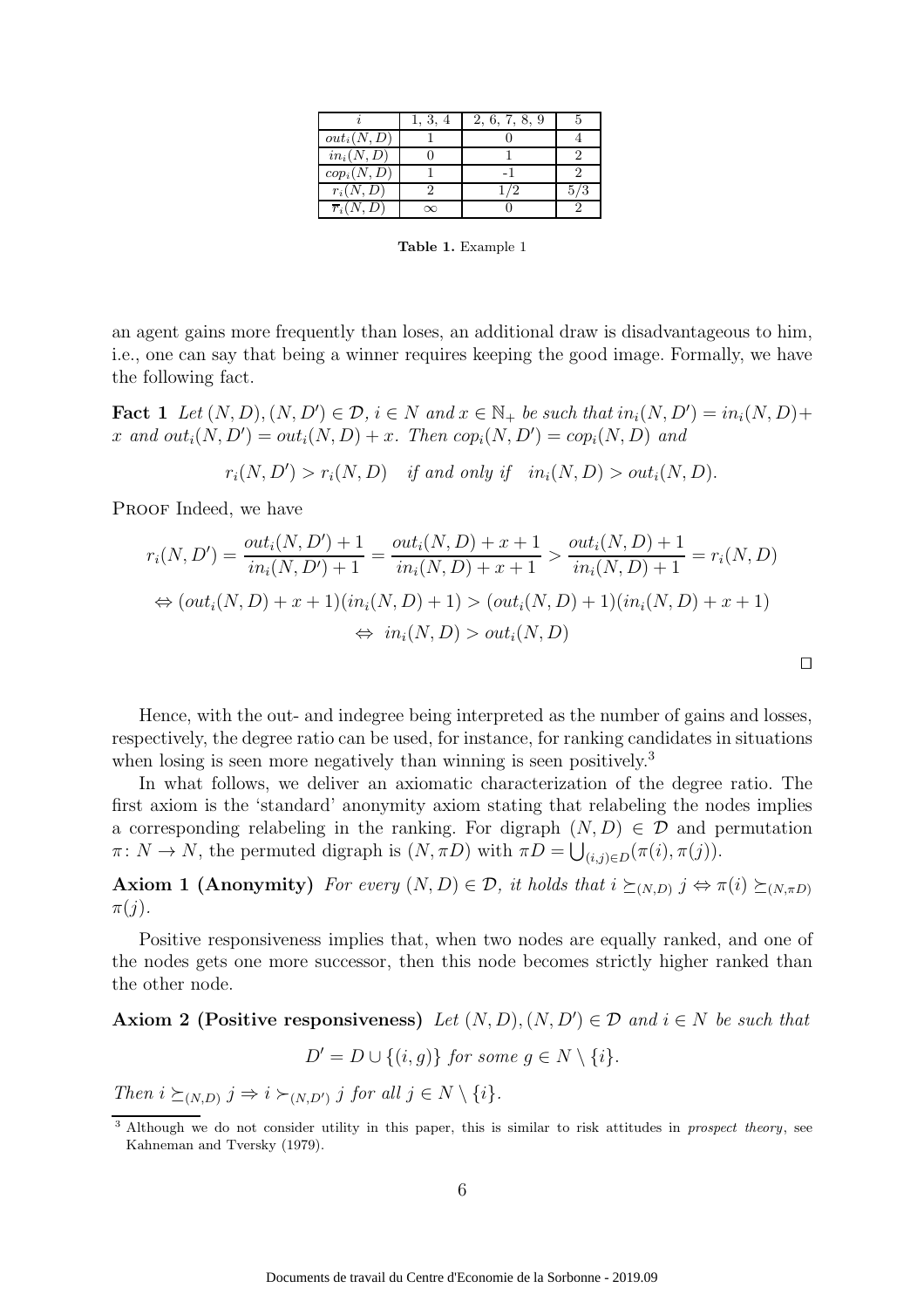The next axiom is independence of irrelevant arcs which implies that for the pairwise comparison between two nodes, we only need to consider the arcs that involve these two nodes.

Axiom 3 (Independence of irrelevant arcs) Let  $(N, D), (N, D') \in \mathcal{D}$  and  $i, j \in N$ be such that  $S_{(N,D)}(i) = S_{(N,D')}(i)$ ,  $P_{(N,D)}(i) = P_{(N,D')}(i)$ ,  $S_{(N,D)}(j) = S_{(N,D')}(j)$  and  $P_{(N,D)}(j) = P_{(N,D')}(j)$ . Then  $i \succeq_{(N,D')} j \Leftrightarrow i \succeq_{(N,D') } j$ .

This axiom is weaker than independence of irrelevant arcs as used in van den Brink and Gilles (2003), generalizing an axiom of Rubinstein (1980), to axiomatize the ranking by outdegree, which requires that the ranking between two nodes does not change as long as their sets of successors do not change. An alternative weakening of van den Brink and Gilles (2003)'s independence of irrelevant arcs is used by Bouyssou and Marchant  $(2018)$ . They consider an arc irrelevant for the pairwise comparison between nodes i and  $j$ , if none of these two nodes is predecessor on this arc, nor is any of their successors the successor on the arc. So, whereas we take into account the relations with the predecessors of i and j, Bouyssou and Marchant  $(2018)$  take account of the relations of the successors of  $i$  and  $j$  with their predecessors. These two weakenings of van den Brink and Gilles (2003)'s independence of irrelevant arcs are not logically related.

All axioms above are also satisfied by the ranking by Copeland score. Anonymity, positive responsiveness and negative responsiveness<sup>4</sup> are used by Bouyssou (1992) to axiomatize the ranking by Copeland score. Instead of independence of irrelevant arcs, he uses independence of 2- or 3-cycles, meaning that deleting a cycle of length 2 or 3 does not change the ranking.

Next, we introduce a new type of property that is not satisfied by the ranking by Copeland score. This concerns the entrants of new nodes. Suppose that node  $i$  and all its direct relatives (i.e. all its successors and predecessors) get a 'sibling'. Assume that agent i is symmetrically related to its own sibling, i.e. is its predecessor as well as successor. If agent  $i$  is related to the siblings of its relatives in exactly the same way as to its original relatives, (i.e., i becomes successor of the siblings of all its predecessors, and becomes predecessor of the siblings of all its successors), then the ranking between node  $i$  and any other original node  $j$  who is not related to node  $i$ , should not change.

Axiom 4 (sibling neutrality 1) Let  $(N, D) \in \mathcal{D}$  and  $i \in N$ , and let  $S', P' \subset \mathbb{N} \setminus N$  be such that  $\#S' = \#S_{(N,D)}(i)$ ,  $\#P' = \#P_{(N,D)}(i)$  and  $\#(S' \cap P') = \#(S_{(N,D)}(i) \cap P_{(N,D)}(i))$ . Further, let  $(N', D')$  be given by  $N' = N \cup S' \cup P' \cup \{i'\}$ ,  $i' \notin N \cup S' \cup P'$ , and

$$
D' = D \cup \{(h, i) \mid h \in P'\} \cup \{(i, h) \mid h \in S'\} \cup \{(i, i'), (i', i)\}
$$

Then  $i \succeq_{(N,D)} j \Leftrightarrow i \succeq_{(N',D')} j$  for all  $j \in N \setminus (P_{(N,D)}(i) \cup S_{(N,D)}(i)).$ 

Bouyssou and Marchant (2018) consider a different axiom that allows new nodes to enter that are in some sense related to the existing nodes. First, they introduce node addition, which states that "the addition of nodes that are not linked to any other node

<sup>&</sup>lt;sup>4</sup> We do not need the axiom of negative responsiveness for characterizing the ranking by degree ratio, but in our framework this axiom would be defined as follows: Let  $(N, D), (N, D') \in \mathcal{D}$  and  $i \in N$  be such that  $D' = D \cup \{(g, i)\}\)$  for some  $g \in N \setminus \{i\}$ . Then  $j \succeq_{(N,D)} i \Rightarrow j \succ_{(N,D')} i$  for all  $j \in N \setminus \{i\}$ .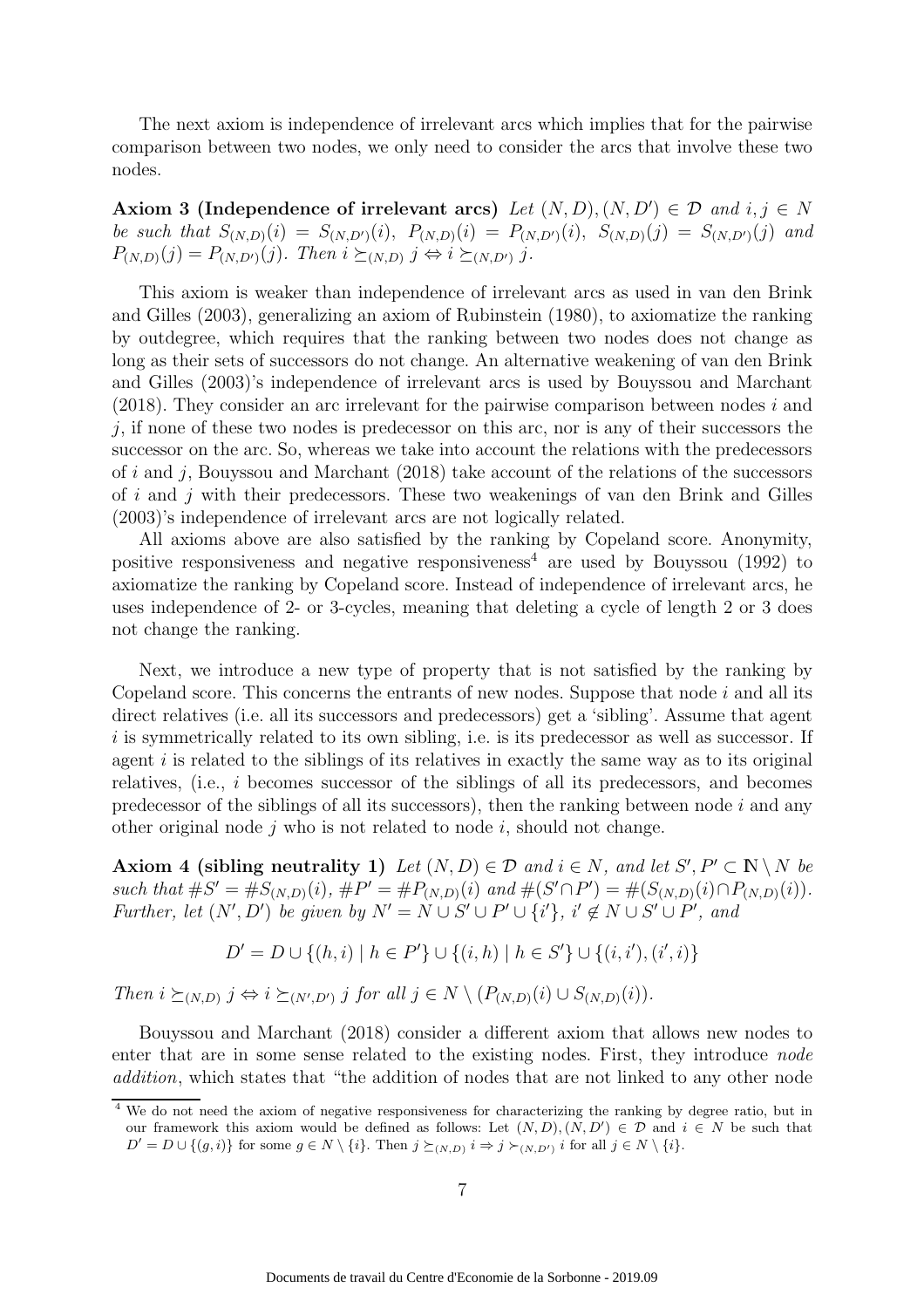

Fig. 2. Axiom 4 – entrance of a sibling of i if  $P_{(N,D)}(i) \cap S_{(N,D)}(i) = \emptyset$ , the dashed arrows represent the added arcs.

has no influence on the ranking". Obviously, this axiom is also satisfied by the ranking by degree ratio. Second, they introduce *independence of local density*, stating that "increasing the number of successors of node  $i$  and simultaneously increasing their number of predecessors, in the same proportion, does not improve or worsen the position of node i". Together with node addition this is a different way of adding new nodes that are related to i in a special way, but is logically not related to sibling neutrality 1.

**Remark 1** In sibling neutrality 1, we allowed symmetric arcs between the node that gets a sibling and its successors/predecessors, i.e.  $S_{(N,D)}(i) \cap P_{(N,D)}(i)$  might be nonempty. The uniqueness result presented below in Theorem 1 also holds if we weaken the sibling neutrality by not allowing symmetric arcs, i.e., if we only require the statement if  $S_{(N,D)}(i) \cap P_{(N,D)}(i) = \emptyset$  for all  $i \in N$ , as was the case in the illustration in Figure 2.

Remark 2 Also, we required the ranking not to change between i and any original node j that is not related to i. This is sufficient in the characterization, but the ranking by degree ratio satisfies the stronger axiom where we require the ranking between i and any other node in N not to change.

The final axiom states that putting only one new node between a successor and a predecessor, without any further relations, does not change the ranking. This axiom is also satisfied by the ranking by Copeland score.

Axiom 5 (Intermediary property) Let  $(N, D) \in \mathcal{D}$ ,  $z \notin N$  and  $i, j \in N$  be such that  $(i, j) \in D$ . Let  $(N', D')$  be given by  $N' = N \cup \{z\}$  and

$$
D' = (D \setminus \{(i,j)\}) \cup \{(i,z),(z,j)\}.
$$

Then  $h \succeq_{(N,D)} g \Leftrightarrow h \succeq_{(N',D')} g$  for all  $h, g \in N$ .

The above axioms characterize the ranking by degree ratio.

**Theorem 1** The ranking by degree ratio is the unique ranking method satisfying anonymity, positive responsiveness, independence of irrelevant arcs, sibling neutrality 1, and the intermediary property.

The proof can be found in the appendix.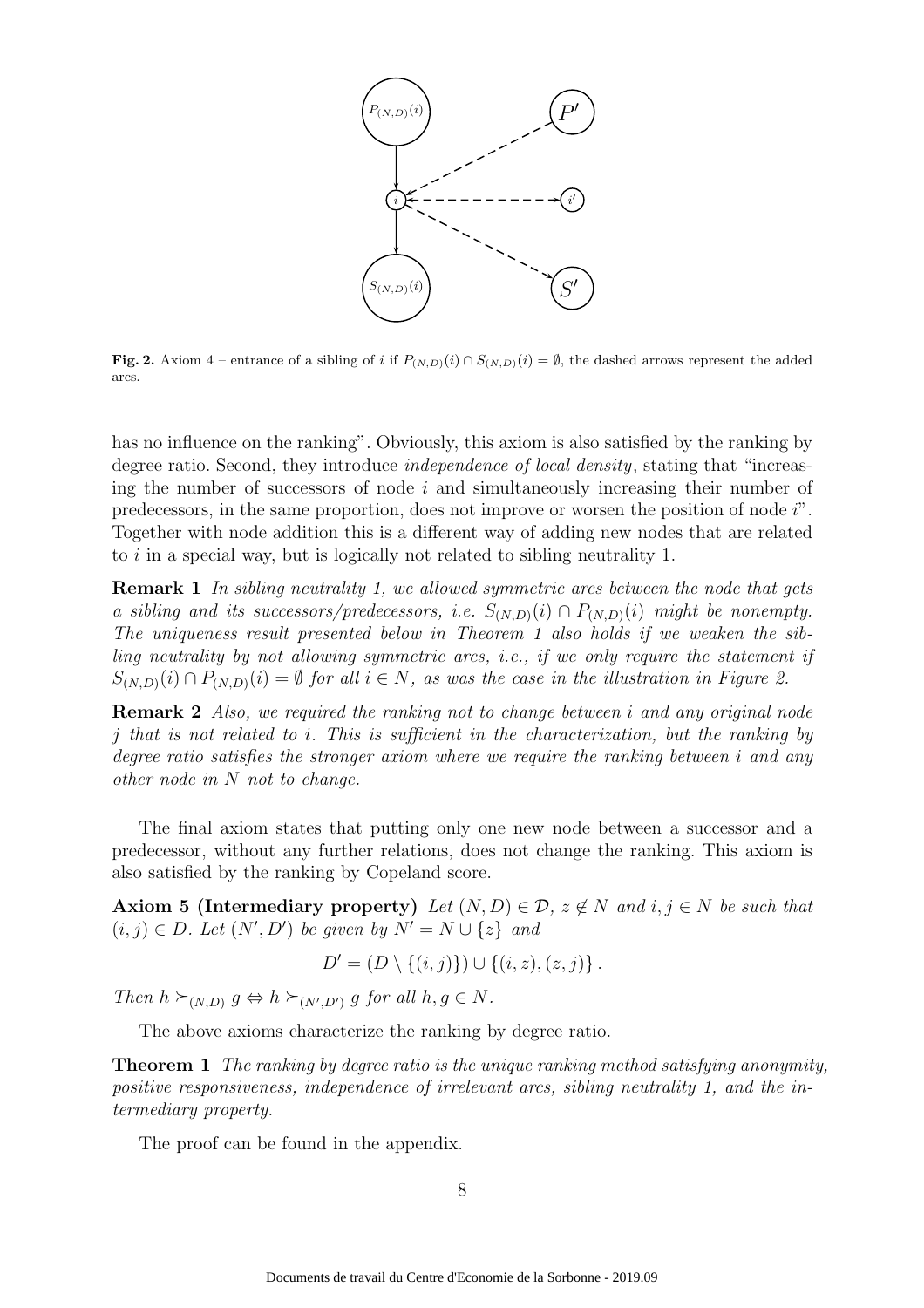## 4 A comparable axiomatization of the ranking by Copeland score

From the axioms of Theorem 1, the ranking by Copeland score satisfies all except the sibling neutrality. However, it does satisfy an alternative sibling neutrality where, instead of putting all arcs as described in Axiom 4, we only link  $i$  with its own copy  $i'$  by putting the arcs between i and its copy i' in both directions. So, we only consider sibling i' as new entrant, who is symmetrically related to i. This entrance of a sibling is illustrated in Figure 3. (For transparency, the figure again only considers cases where there are no nodes that are successors as well as predecessors of node *i*).

Axiom 6 (sibling neutrality 2) Let  $(N, D) \in \mathcal{D}$  and  $i \in N$ . Let  $(N', D')$  be given by  $N' = N \cup \{i'\}, i' \notin N$ , and  $D' = D \cup \{(i, i'), (i', i)\}.$  Then  $i \succeq_{(N,D)} j \Leftrightarrow i \succeq_{(N',D')} j$  for all  $j \in N$ .



Fig. 3. Axiom 6 – entrance of a sibling of i if  $P_{(N,D)}(i) \cap S_{(N,D)}(i) = \emptyset$ , the dashed arrows represent the added arcs.

Replacing sibling neutrality 1 in Theorem 1 by sibling neutrality 2, characterizes the ranking by Coplend score.

Theorem 2 The ranking by Copeland score is the unique ranking method satisfying anonymity, positive responsiveness, independence of irrelevant arcs, sibling neutrality 2, and the intermediary property.

Also, the proof of this theorem can be found in the appendix.

Theorems 1 and 2 present comparable axiomatic characterizations of the rankings by degree ratio and Copeland score, respectively, that only differ in one axiom – the sibling neutrality.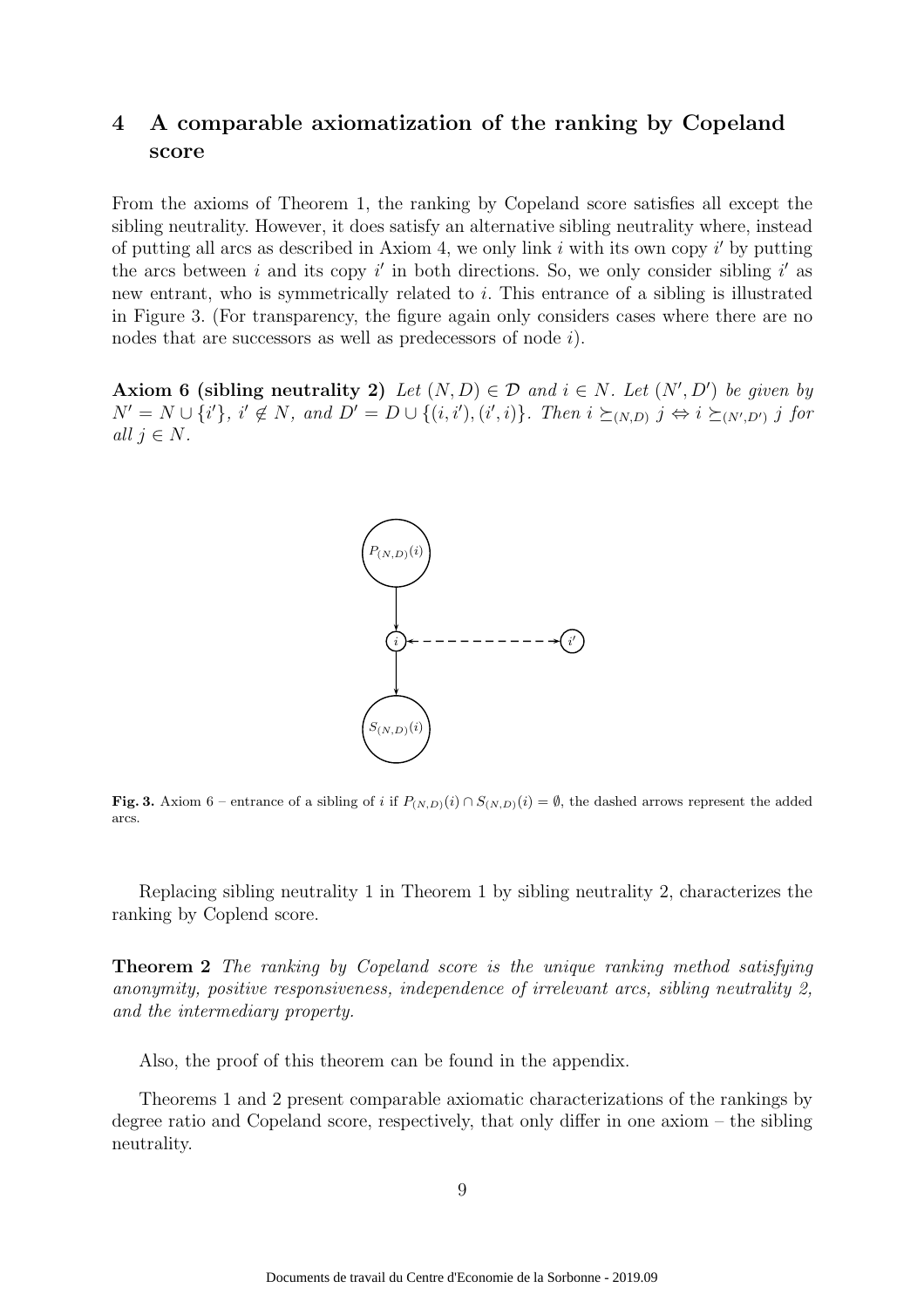## 5 A modification of the degree ratio choosing strong maximal nodes

In Section 3, we defined the degree ratio as the ratio between the outdegree and indegree after making the digraph reflexive, avoiding dividing by a zero indegree. However, we can also simply use the outdegree divided by the indegree (without adding 1's) whenever the indegree is nonzero, and specify the ranking if there are nodes with zero indegree. An obvious way to do this is (i) to always rank strong maximal nodes, i.e., nodes with zero indegree<sup>5</sup>, above nodes with positive indegree, and (ii) if there are multiple strong maximal nodes, then to rank them by outdegree. This keeps the "spirit" of the degree ratio, but in some situations ranks nodes that were never losing above those with a positive indegree, despite the inverse ranking by the original degree ratio.

**Definition 3** The modified degree ratio of node  $i \in N$  in digraph  $(N, D)$  is given by

$$
\overline{r}_i(N,D) = \begin{cases} \frac{out_i(N,D)}{in_i(N,D)} & \text{if } in_i(N,D) > 0, \\ \infty & \text{if } in_i(N,D) = 0. \end{cases}
$$

Definition 4 The ranking by modified degree ratio is the ranking method given by

$$
i \succeq_{(N,D)}^{mdr} j \Leftrightarrow \begin{cases} \overline{r}_i(N,D) \ge \overline{r}_j(N,D) \text{ and } in_i(N,D) \cdot in_j(N,D) > 0 \\ \text{or} \\ in_i(N,D) = 0 \text{ and } in_j(N,D) > 0 \\ \text{or} \\ in_i(N,D) = in_j(N,D) = 0 \text{ and } out_i(N,D) \ge out_j(N,D). \end{cases}
$$

The ranking by modified degree ratio being different from the ranking by Copeland score can be seen from Example 1, where  $\text{cop}_5(N, D) = 2 > 1 = \text{cop}_1(N, D)$ , but according to the modified degree ratio, node 1 is ranked higher than node 5 since it has zero indegree.

As illustrated in the following example, the ranking by modified degree ratio is also different from the ranking by degree ratio.

**Example 2** Consider  $(N, D)$  with  $N = \{1, 2, 3, 4, 5\}$  and  $D = \{(3, 2), (2, 4), (2, 5)\}$  as illustrated in Figure 4. Table 2 presents the degrees and the scores in question for every node.



Fig. 4. Example 2

 $5$  A node is usually called *maximal* if it is not strictly defeated by any other node, i.e. if every predecessor is also a successor. We speak about a strong maximal node if it does not have any predecessor at all.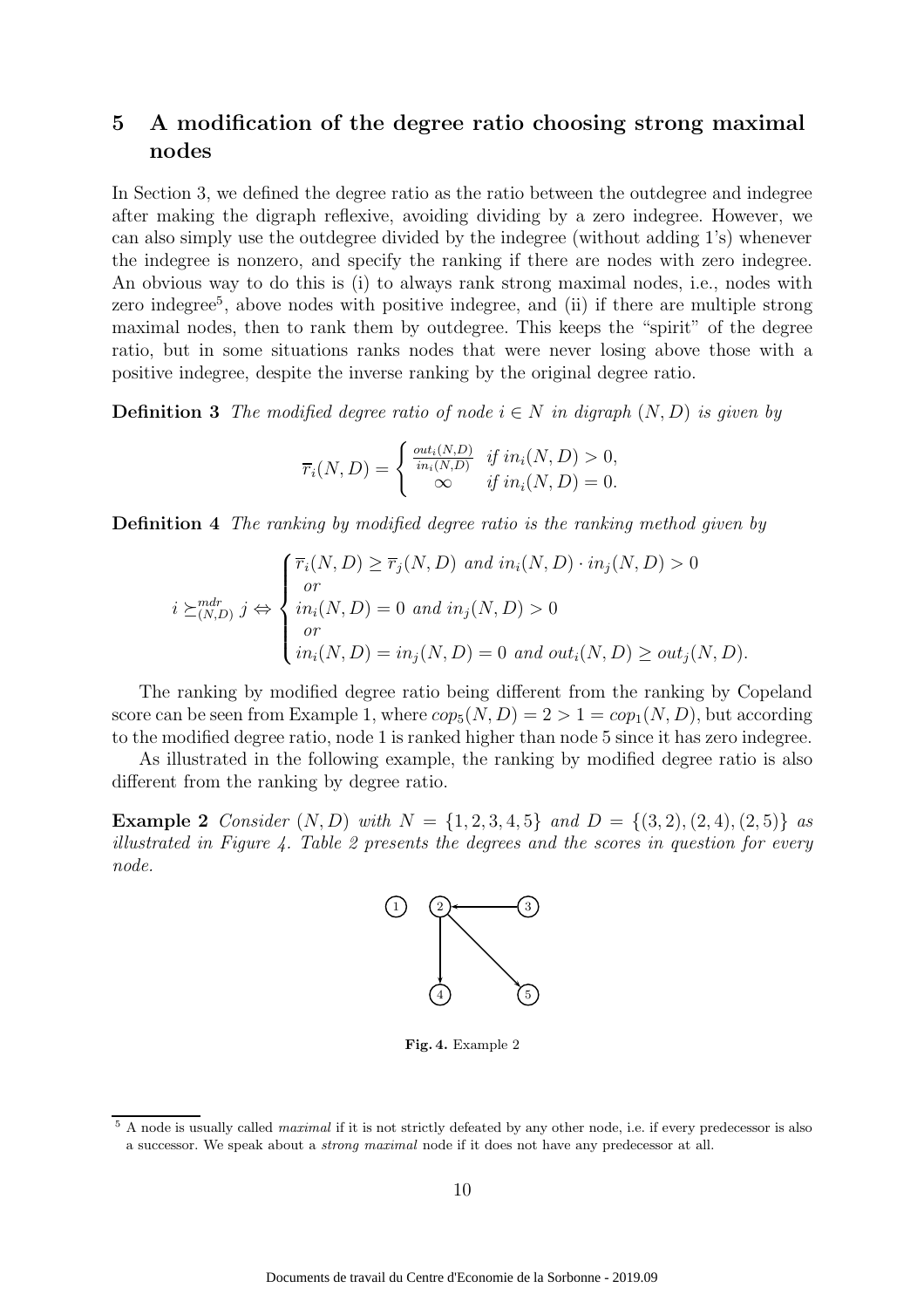|                       |     | 4.5 |
|-----------------------|-----|-----|
| $out_i(N, D)$         |     |     |
| $in_i(N, D)$          |     |     |
| $cop_i(N, D)$         |     |     |
| $r_i(N,D)$            | 3/2 |     |
| $\overline{r}_i(N,D)$ |     |     |

Table 2. Example 2

Then  $r_1(N, D) = 1 < \frac{3}{2} = r_2(N, D)$ , but according to the modified degree ratio, node 1 is ranked higher than node 2 since it has zero indegree. This example also shows that the ranking by Copeland score is different from the rankings by degree ratio and modified degree ratio:  $cop_2(N, D) = 1 = cop_3(N, D)$  while  $r_2(N, D) < r_3(N, D)$  and node 3 is also ranked higher according to the modified degree ratio. Note that  $in_1(N, D) = in_3(N, D) = 0$ , but node 3 is ranked higher than node 1 according to the modified degree ratio, since  $out_3(N, D) = 1 > 0 = out_1(N, D).$ 

The ranking by modified degree ratio can be different from the ranking by degree ratio due to strong maximal nodes, but not necessarily because of that. Moreover, if the degree and modified degree ratios give different ranking of two nodes with positive indegrees, then their ranking by Copeland score coincides with their ranking by degree ratio. From the definitions of the rankings by degree ratio and modified degree ratio, we get immediately the following fact.

Fact 2 Let  $in_i(N, D) \cdot in_i(N, D) > 0$ . Then, for every  $i, j \in N$ . (i) If  $[\overline{r_i}(N, D) < \overline{r_j}(N, D)$  and  $r_i(N, D) > r_j(N, D)]$  then  $cop_i(N, D) > cop_j(N, D)$ . (ii) If  $[\overline{r_i}(N, D) > \overline{r_j}(N, D)]$  and  $r_i(N, D) < r_j(N, D)]$  then  $cop_i(N, D) < cop_i(N, D)$ .

PROOF (i) Let  $in_i(N, D) \cdot in_j(N, D) > 0$ ,  $\overline{r}_i(N, D) < \overline{r}_j(N, D)$  and  $r_i(N, D) > r_j(N, D)$ for some  $i, j \in N$ . This means that  $\frac{out_i(N,D)}{in_i(N,D)} < \frac{out_j(N,D)}{in_j(N,D)}$  $\frac{\partial int_j(N,D)}{\partial in_j(N,D)}$  and  $\frac{\partial int_i(N,D)+1}{\partial in_i(N,D)+1}$  >  $\frac{\partial int_j(N,D)+1}{\partial in_j(N,D)+1}$ . Therefore,  $out_i(N, D) \cdot in_i(N, D) < out_i(N, D) \cdot in_i(N, D)$  and  $out_i(N, D) \cdot in_i(N, D)$  +  $out_i(N, D)+in_i(N, D) > out_i(N, D)\cdot in_i(N, D)+out_i(N, D)+in_i(N, D)$ . This implies that  $out_i(N, D) + in_i(N, D) > out_i(N, D) + in_i(N, D)$ , and hence  $cop_i(N, D) > cop_i(N, D)$ . (ii) It follows similarly to (i).  $□$ 

**Example 3** Consider the digraph  $(N, D)$  with  $N = \{1, 2, ..., 8\}$  and  $D = \{(1, 2), (5, 8)\}\cup$  $\{(i, 5) | i = 3, 4, 6, 7\}$  as presented in Figure 5, with the corresponding Table 3.

Note that  $r_2(N, D) = \frac{1}{2} > \frac{2}{5} = r_5(N, D)$ , but  $\overline{r}_2(N, D) = 0 < \frac{1}{4} = \overline{r}_5(N, D)$ . Moreover,  $cop_2(N, D) = -1 > -3 = cop_5(N, D)$ , so the pairwise ranking between nodes 2 and 5 according to the Copeland score and degree ratio coincide.

The ranking by modified degree ratio can be axiomatized by similar axioms as before, except that we consider yet a different type of sibling neutrality, and add an axiom that explicitly requires to rank nodes with zero indegree above nodes with positive indegree.

sibling neutrality 2 used a subset of the arcs and nodes used in sibling neutrality 1. Putting the arcs and nodes that are used in sibling neutrality 1, but not in sibling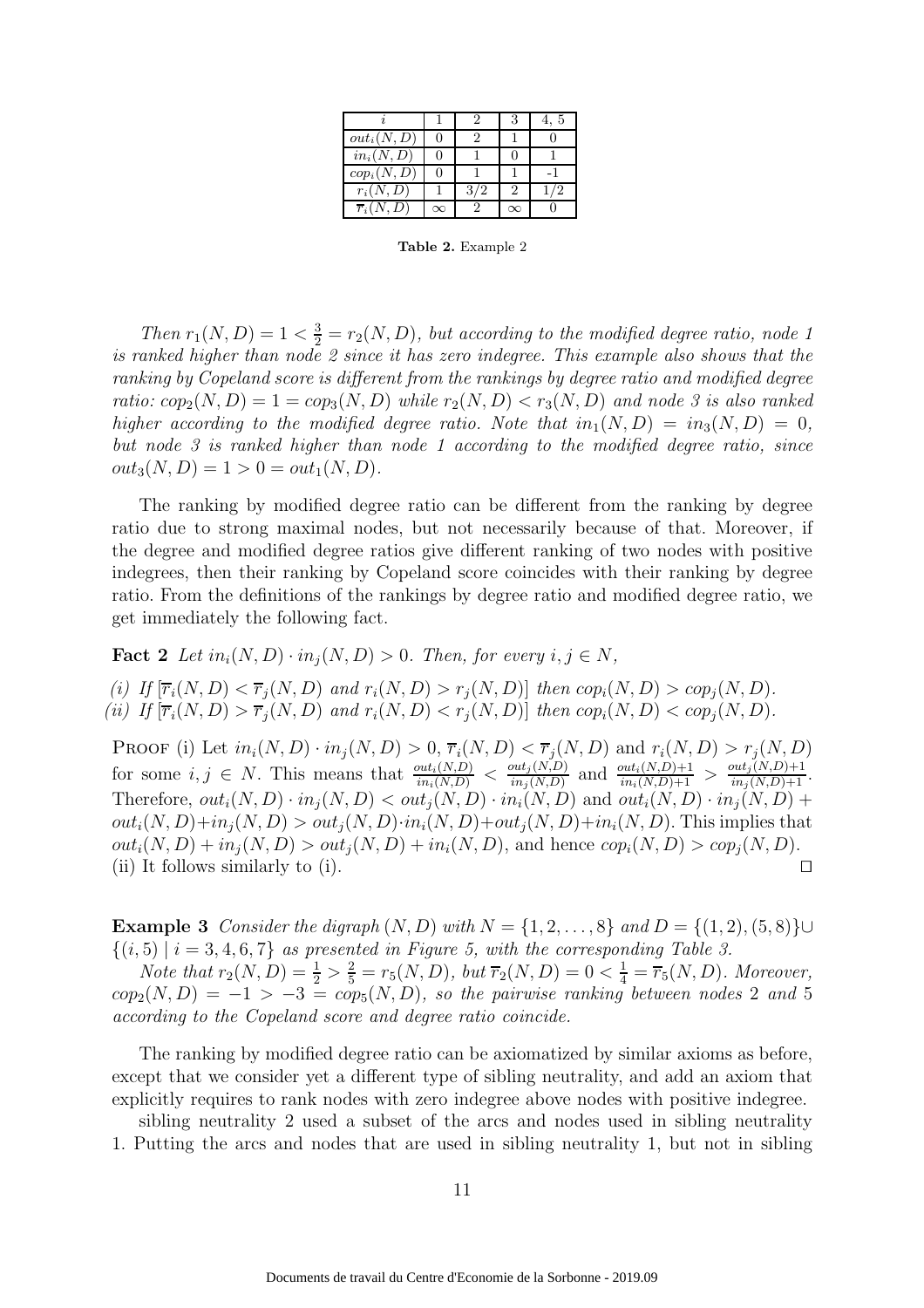

Fig. 5. Example 3

|                       | 1, 3, 4, 6, 7 | 2, 8 |     |
|-----------------------|---------------|------|-----|
| $out_i(N, D)$         |               |      |     |
| $in_i(N, D)$          |               |      |     |
| $cop_i(N, D)$         |               |      |     |
| $r_i(N,D)$            |               |      | 2/5 |
| $\overline{r_i(N,D)}$ | $\mathbf{x}$  |      |     |

Table 3. Example 3

neutrality 2, we get another sibling neutrality that turns out to be satisfied by the ranking by modified degree ratio. In this sibling neutrality, new siblings of the predecessors and successors of agent  $i$  enter, and these new siblings are related to node  $i$  in the same way as their original nodes. This sibling neutrality is illustrated in Figure 6. (For transparency, the figure again only considers cases where there are no nodes that are successors as well as predecessors of node  $i$ ).

Axiom 7 (sibling neutrality 3) Let  $(N, D) \in \mathcal{D}$  and  $i \in N$  with  $P_D(i) \neq \emptyset$ . Let  $S', P' \subset N \setminus N$  be such that  $\#S' = \#S_{(N,D)}(i)$ ,  $\#P' = \#P_{(N,D)}(i)$  and  $\#(S' \cap P') =$  $\#(S_{(N,D)}(i) \cap P_{(N,D)}(i))$ . Further, let  $(N',D')$  be given by  $N' = N \cup S' \cup P'$ , and

 $D' = D \cup \{(h, i) \mid h \in P'\} \cup \{(i, h) \mid h \in S'\}$ 

Then  $i \succeq_{(N,D)} j \Leftrightarrow i \succeq_{(N',D')} j$  for all  $j \in N \setminus (P_{(N,D)}(i) \cup S_{(N,D)}(i)).$ 

Additionally, we require that we refine the set of strong maximal nodes in the sense that, if a strong maximal node exists, then the node that is ranked highest is a strong maximal node. A node is called a *strong maximal* node if it does not have any predecessor. Let

$$
SMAX(N, D) = \{i \in N \mid P_{(N, D)}(i) = \emptyset\}
$$

be the set of strong maximal nodes of  $(N, D)$ .

Axiom 8 (Maximal property) If  $i \in \text{SMAX}(N, D)$  and  $j \in N \setminus \text{SMAX}(N, D)$ , then  $i \succ_{(N,D)} j$ .

Replacing sibling neutrality 1 in Theorem 1 by sibling neutrality 3, and adding the maximal property, characterizes the ranking by modified degree ratio.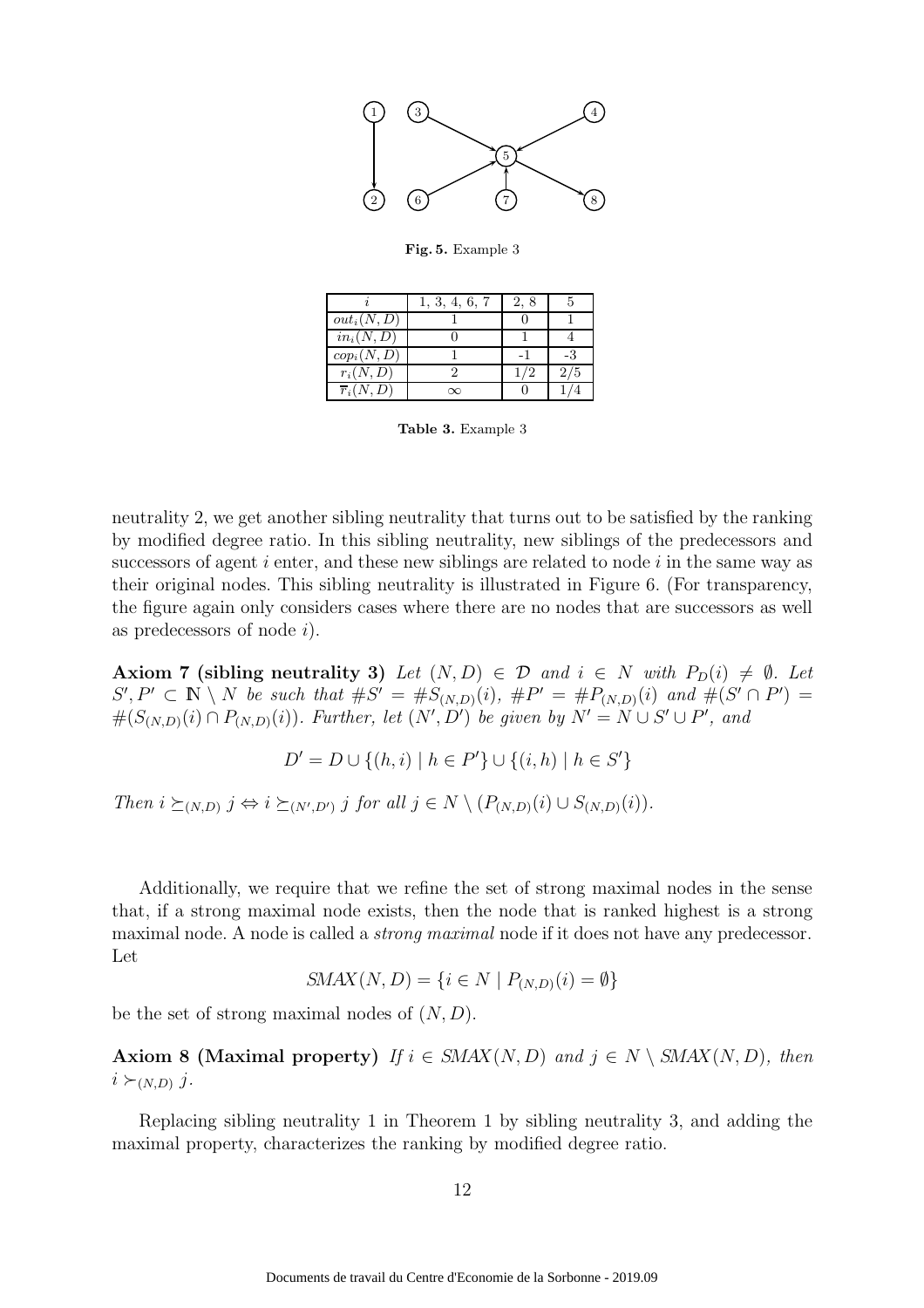

Fig. 6. Axiom 7 – entrance of a sibling of i if  $P_{(N,D)}(i) \cap S_{(N,D)}(i) = \emptyset$ , the dashed arrows represent the added arcs.

Theorem 3 The ranking by modified degree ratio is the unique ranking method satisfying anonymity, positive responsiveness, independence of irrelevant arcs, sibling neutrality 3, the intermediary property, and the maximal property.

The proof can also be found in the appendix.

The set of added arcs between new and old nodes in sibling neutrality 2 and sibling neutrality 3, form a partition of the set of added arcs between new and old nodes in sibling neutrality 1 (assuming that the added sets  $S'$  and  $P'$  in sibling neutrality 1 and 3 are the same). Hence, applying the sibling neutrality where we add the arcs between new and old nodes that underlie the ranking by degree ratio, and leaving out those that underlie the ranking by Copeland score, gives the ranking by modified degree ratio.

### 6 Conclusion

This paper considers the ranking by degree ratio and ranking by modified degree ratio, as alternatives to the famous ranking by Copeland score. Similar as the ranking by Copeland score, these rankings are based on the out- and indegree, but instead of taking the difference between the out- and indegree, we divide the out- by indegree. In order to avoid dividing by a zero indegree, for the degree ratio we implicitly take the outand indegree of the reflexive digraph. For the modified degree ratio, we do not consider the reflexive digraph, but by definition assume that nodes with indegree zero are ranked higher than nodes with a positive indegree. The main results of the paper are axiomatic characterizations of the rankings by degree ratio and by modified degree ratio, as well as a comparable axiomatization of the ranking by Copeland score. A main difference between these three axiomatic characterizations is in the sibling neutrality that is applied. Therefore, the axiomatizations in this paper allow us to compare the three ranking methods by their sibling neutrality property.

A plan for future research is to consider a degree ratio for weighted directed networks where the links can have different weights. This allows to consider applications such as migration flows, financial flows, investment flows, etc., as mentioned in the introduction.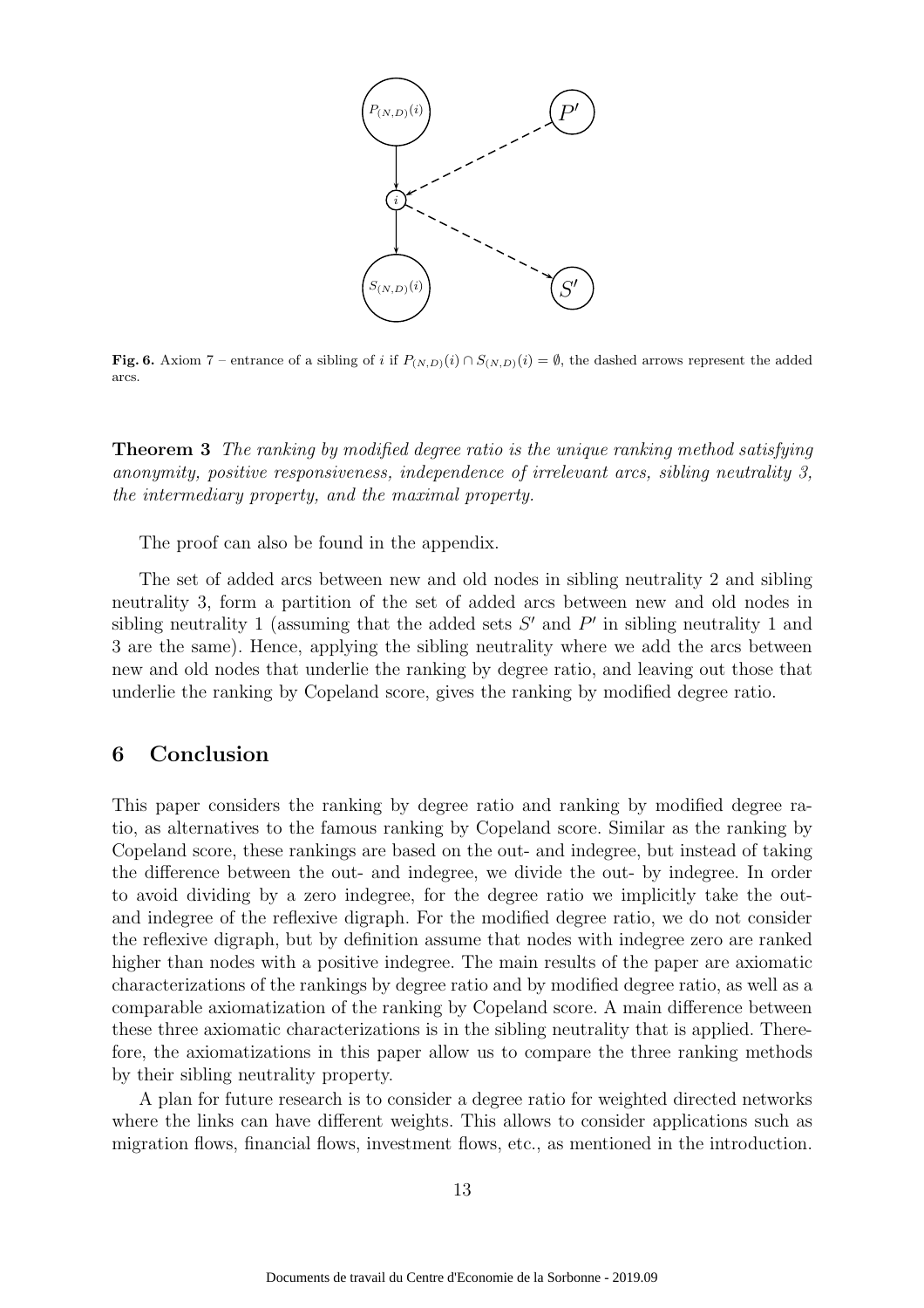## Appendix: Proofs

#### A1: Proof of Theorem 1

We prove Theorem 1 in several steps.

**Lemma 1.** Let  $(N, D) \in \mathcal{D}$  and  $i, j \in N$  be such that  $S_{(N,D)}(i) \cap P_{(N,D)}(i) = S_{(N,D)}(i) \cap D$  $P_{(N,D)}(j) = S_{(N,D)}(j) \cap P_{(N,D)}(i) = S_{(N,D)}(j) \cap P_{(N,D)}(j) = \emptyset$ , and  $(i, j), (j, i) \notin D$ . If ranking method  $\succeq$  satisfies the axioms of Theorem 1, then  $|i \succeq j$  if and only if  $r_i(N, D) \geq$  $r_i(N, D)$ .

#### **PROOF**

We distinguish the following cases:

#### Case A

Suppose that  $r_i(N, D) = r_j(N, D)$ . We will shortly denote  $r_i(N, D)$  and  $r_j(N, D)$  as  $r_i$ , respectively  $r_j$ .

First, we enter a sibling of node i  $(in_i(N, D)$  times), and j  $(in_i(N, D)$  times) as in the sibling property, in order to create symmetric positions for them.

Therefore, define  $P_i'$  $P'_i, P'_j, S'_i, S'_j, I, J \subset \mathbb{N} \setminus N$  such that each pair of these sets is disjoint, and

 $- \#I = in_i(N, D), \#J = in_i(N, D);$  $-$  #P'<sub>i</sub> = #P'<sub>j</sub> = in<sub>i</sub>(N, D) · in<sub>j</sub>(N, D);  $- \#S_i' = out_i(N, D) \cdot in_j(N, D), \text{ and } \#S_j' = out_j(N, D) \cdot in_i(N, D).$ 

Further, let digraph  $(N', D') \in \mathcal{D}$  be given by

$$
N' = N \cup S_i' \cup S_j' \cup P_i' \cup P_j' \cup I \cup J \tag{2}
$$

and

$$
D' = D \cup \left(\bigcup_{h \in S'_i} \{(i, h)\}\right) \cup \left(\bigcup_{h \in P'_i} \{(h, i)\}\right) \cup \left(\bigcup_{h \in I} \{(i, h), (h, i)\}\right) \cup \left(\bigcup_{h \in I} \{(j, h), (h, j)\}\right) \cup \left(\bigcup_{h \in S'_j} \{(j, h), (h, j)\}\right) \cup \left(\bigcup_{h \in J} \{(j, h), (h, j)\}\right) \tag{3}
$$

This entrance of siblings of nodes  $i$  and  $j$  is illustrated in Figure 7, where the dashed arrows represent new added arcs, and the solid arrows represent already existing arcs in D.

To get rid of the asymmetry between nodes  $i$  and  $j$  with respect to the different sizes of the sets I, respectively J, we put nodes on the arcs between i (respectively j) and the nodes in the set I (respectively the set J) in both directions, which does not influence the ranking between nodes  $i$  and  $j$  by the intermediary property. This gives the following digraph  $(N'', D'')$ . Without loss of generality, let the nodes in I be labeled as  $I = \{i_1, \ldots, i_s\}$ , and thus  $\#I = in_i(N, D) = s$ . Similar, let the nodes in J be labeled as  $J = \{j_1, \ldots, j_t\}$  and thus  $\#J = in_i(N, D) = t$ . Now, let  $N'' = N' \cup I' \cup J'$  with  $I', J' \subset \mathbb{N} \setminus N'$ ,  $\#I' = 2\#I$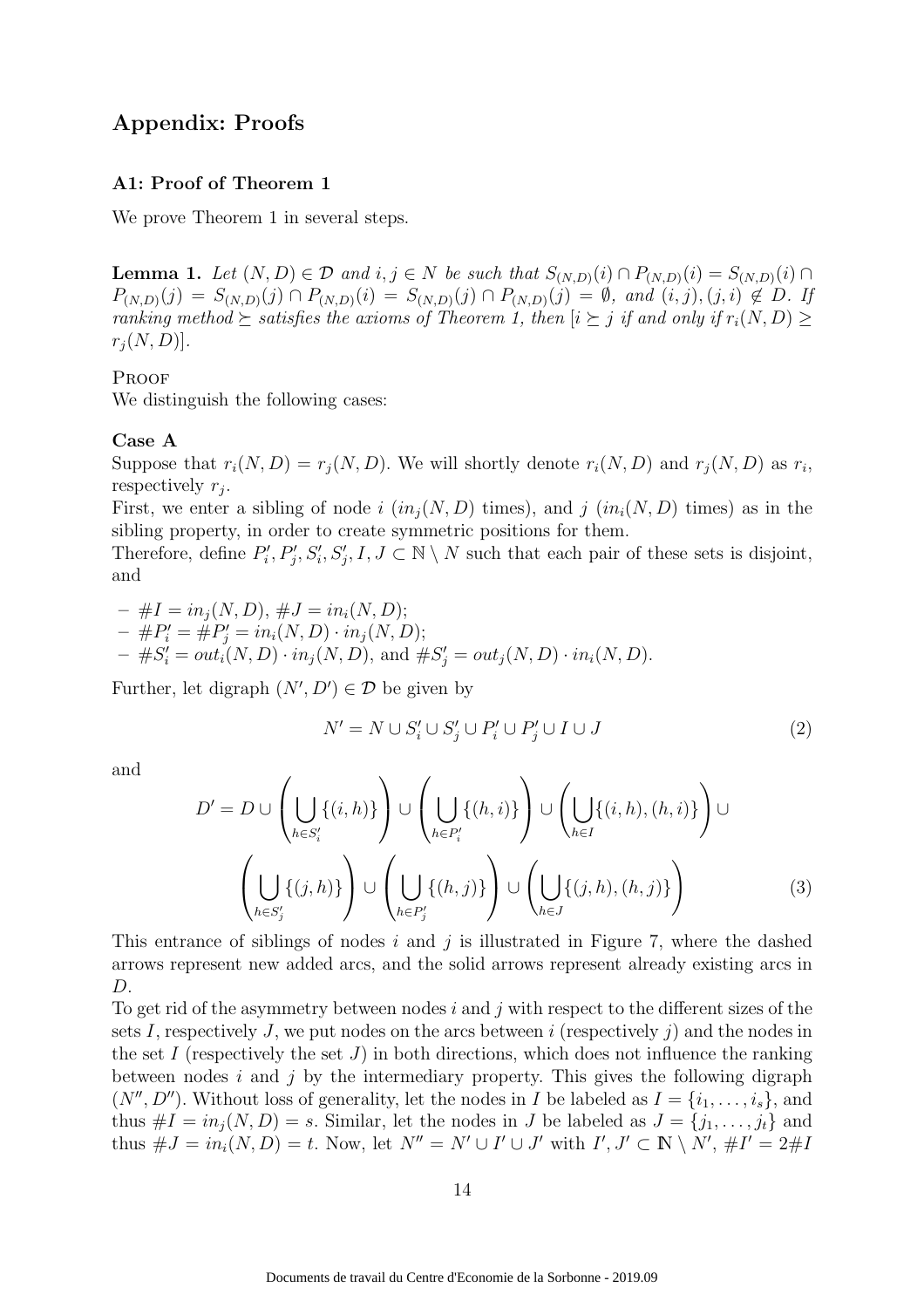and  $\#J' = 2\#J$ , and suppose that the nodes in the two new sets are labeled as follows:  $I' = \{i'_{11}, \ldots, i'_{1s}, i'_{21}, \ldots, i'_{2s}\}$  and  $J' = \{j'_{11}, \ldots, j'_{1t}, j'_{21}, \ldots, j'_{2t}\}.$  Further, let

$$
D'' = \left(D' \setminus \left(\left(\bigcup_{h \in I} \{(i, h), (h, i)\}\right) \cup \left(\bigcup_{h \in J} \{(j, h), (h, j)\}\right)\right)\right)
$$
  

$$
\cup \left(\bigcup_{k=1}^s \{(i, i'_{1k}), (i'_{1k}, i_k), (i_k, i'_{2k}), (i'_{2k}, i)\}\right)
$$
  

$$
\cup \left(\bigcup_{k=1}^t \{(j, j'_{1k}), (j'_{1k}, j_k), (j_k, j'_{2k}), (j'_{2k}, j)\}\right)
$$
(4)

being the digraph where we put intermediary nodes on all arcs between  $i$ , respectively  $j$ , and the nodes in the sets  $I$ , respectively  $J$ .

Next, let  $(N'', D''')$  be given by

$$
D''' = \{(h, g) \in D'' \mid \{h, g\} \cap \{i, j\} \neq \emptyset\},\tag{5}
$$

where we deleted all 'irrelevant arcs' not containing  $i$  or  $j$ .



Fig. 7. Proof of Lemma  $1 - \text{Case A}$ 

Notice that

(i)  $\#P_{(N'',D''')}(i) = \#P'_i + \#P_i(N,D) + \#I = in_i(N,D) \cdot in_j(N,D) + in_i(N,D) +$  $in_j(N, D) = \#P'_j + \#J + \#P_j(N, D) = \#P_{(N'', D''')}(j)$ , and

(ii)  $\#S_{(N'',D''')}(i) = \#S'_i + \#S_i(N,D) + \#I = out_i(N,D) \cdot in_j(N,D) + out_i(N,D) +$  $in_j(N, D) = (out_i(N, D) + 1)(in_j(N, D) + 1) - 1 = (out_j(N, D) + 1)(in_i(N, D) + 1) - 1 =$  $out_j(N, D) \cdot in_i(N, D) + out_j(N, D) + in_i(N, D) = \#S'_j + \#S_j(N, D) + \#J = \#S_{(N'', D''')}(j),$ where the fourth equality follows from the assumption that  $r_i(N, D) = r_i(N, D)$ .

Therefore, anonymity implies that  $i \sim_{(N'',D''')} j$ .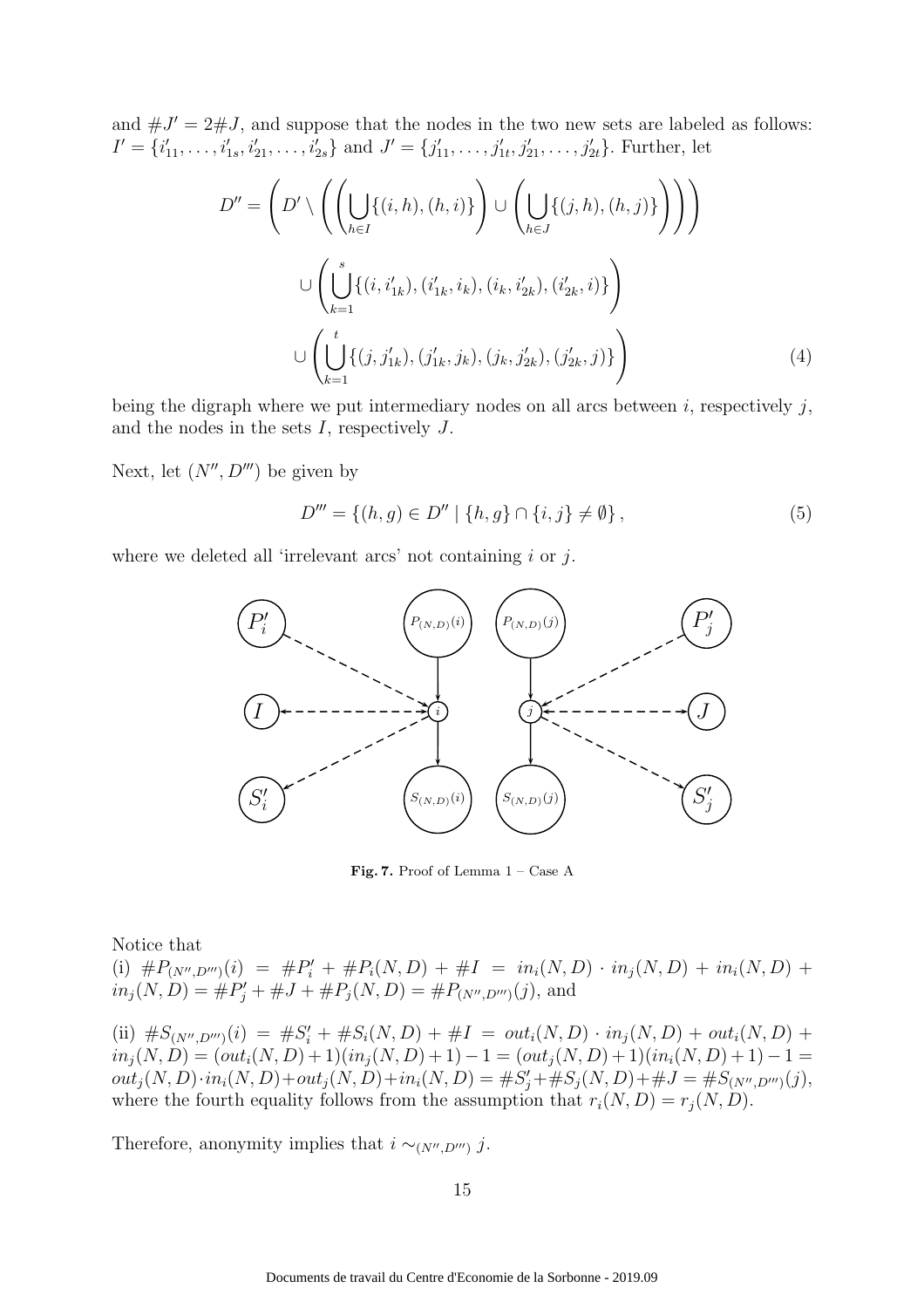Independence of irrelevant arcs implies that the ranking between  $i$  and  $j$  is the same in  $(N'', D'')$  as in  $(N'', D''')$ , and thus  $i \sim_{(N'', D'')} j$ .

The intermediary property implies that the ranking between i and j is the same in  $(N', D')$ as in  $(N'', D'')$ , and thus  $i \sim_{(N', D')} j$ .

Repeated application of sibling neutrality 1 implies that  $i \sim_{(N,D)} j$ .

#### Case B

Suppose without loss of generality that  $r_i(N, D) > r_i(N, D)$ . We define similar sets  $S_i'$  $S'_i$ ,  $S'_j$ ,  $P'_i$ ,  $P'_j$ , I and J as in Case A, so define  $P'_i$  $P'_i, P'_j, S'_i, S'_j, I, J \subset$  $\mathbb{N} \setminus N$  such that each pair of these sets is disjoint, and

 $- \#I = in_i(N, D), \#J = in_i(N, D);$  $-$  #P'<sub>i</sub> = #P'<sub>j</sub> = in<sub>i</sub>(N, D) · in<sub>j</sub>(N, D);  $-$  # $S_i' = out_i(N, D) \cdot in_j(N, D)$ , and # $S_j' = out_j(N, D) \cdot in_i(N, D)$ .

Define digraph  $(N', D')$  as in Case A (see  $(2)$  and  $(3)$ ).

Similar as in Case A, we put intermediary nodes on the arcs between nodes  $i$  (respectively j) and the nodes in the set I (respectively the set J), to obtain the digraph  $(N'', D'')$  in the same way as in Case A, see (4).

Also, similar as in Case A, let  $(N'', D''')$  be the digraph where we deleted the 'irrelevant' arcs', given by (5).

Similar as in Case A,

(i)  $\#P_{(N'',D''')}(i) = \#P'_i + \#P_i(N,D) + \#I = in_i(N,D) \cdot in_j(N,D) + in_i(N,D) +$  $in_j(N, D) = \#P'_j + \#J + \#P_j(N, D) = \#P_{(N'', D''')}(j).$ 

#### But now,

(ii)  $\#S_{(N'',D''')}(i) = \#S'_i + \#S_i(N,D) + \#I = out_i(N,D) \cdot in_j(N,D) + out_i(N,D) +$  $in_j(N, D) = (out_i(N, D) + 1)(in_j(N, D) + 1) - 1 > (out_j(N, D) + 1)(in_i(N, D) + 1) - 1 =$  $out_j(N, D) \cdot in_i(N, D) + out_j(N, D) + in_i(N, D) = \#S'_j + \#S_j(N, D) + \#J = \#S_{(N'', D''')}(j),$ where the inequality follows from the assumption that  $r_i(N, D) > r_i(N, D)$ .

Let  $D'''' \subset D'''$  with  $[(h, g) \in D''' \setminus D'''' \Rightarrow h = i]$  and  $#S_{(N'', D'''')}(i) = #S_{(N'', D'''')}(j) =$  $#S_{(N'',D''')}(j).$ 

Since  $(N'', D'''')$  is as in Case A, we have that  $i \sim_{(N'', D'''')} j$ . Since  $D^{\prime\prime\prime}$  is obtained from  $D^{\prime\prime\prime\prime}$  by adding arcs with node i as predecessor, repeated application of positive responsiveness implies that  $i \succ_{(N'',D''')} j$ .

Independence of irrelevant arcs implies that the ranking between  $i$  and  $j$  is the same in  $(N'', D'')$  as in  $(N'', D''')$ , and thus  $i \succ_{(N'', D'')} j$ .

The intermediary property implies that the ranking between i and j is the same in  $(N', D')$ as in  $(N'', D'')$ , and thus  $i \succ_{(N', D')} j$ .

Repeated application of sibling neutrality 1 implies that  $i \succeq_{(N,D)} j$ . In a similar way, it can be shown that  $j \npreceq_{(N,D)} i$ , and thus  $i \succ_{(N,D)} j$ .

⊓⊔

PROOF OF THEOREM 1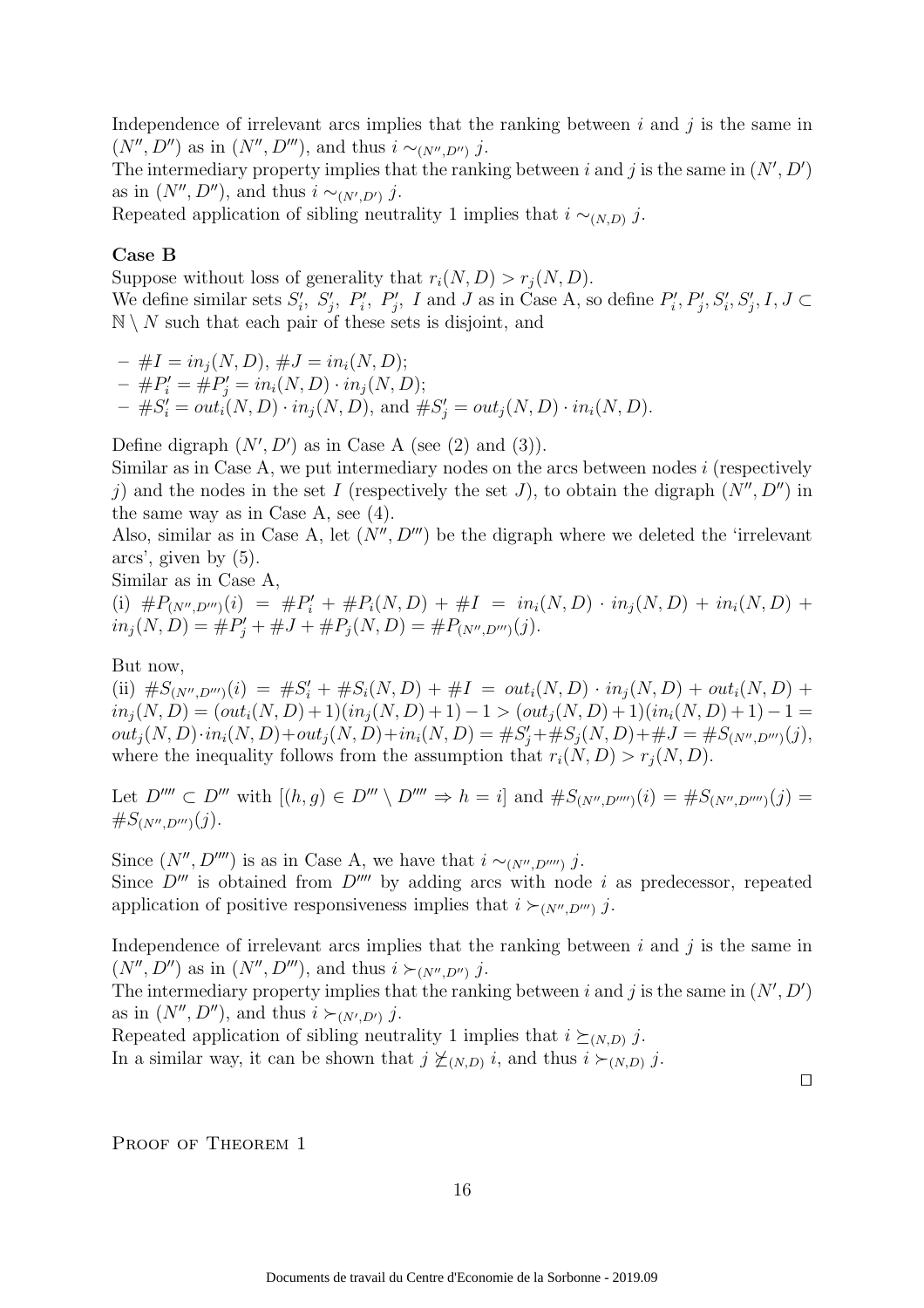To prove uniqueness, given Lemma 1, we still have to consider the case where not all conditions  $S_{(N,D)}(i) \cap P_{(N,D)}(i) = S_{(N,D)}(i) \cap P_{(N,D)}(j) = S_{(N,D)}(j) \cap P_{(N,D)}(i) = S_{(N,D)}(j) \cap P_{(N,D)}(j)$  $P_{(N,D)}(j) = \emptyset$  and  $(i, j), (j, i) \notin D$  are satisfied. This is dealt with by the intermediary property.

First, if  $(i, j) \in D$  then define  $(N', D')$  by  $N' = N \cup \{z\}$  for some  $z \notin N$ , and  $D' =$  $(D \setminus \{(i,j)\}) \cup \{(i,z),(z,j)\}.$  Similarly if  $(j,i) \in D$ . If  $(i,j),(j,i) \notin D$ , then simply take  $(N', D') = (N, D).$ 

Next, define

$$
H = \left(\bigcup_{h \in S_{(N,D)}(i) \cap P_{(N,D)}(i)} \{(i,h)\}\right) \cup \left(\bigcup_{h \in S_{(N,D)}(i) \cap P_{(N,D)}(j)} \{(i,h)\}\right) \cup \left(\bigcup_{h \in S_{(N,D)}(j) \cap P_{(N,D)}(j)} \{(j,h)\}\right),
$$

being the outgoing arcs (from i or j) of the symmetric part involving nodes i and j, and nodes that are directly related to both  $i$  and  $j$ .

Then, define  $(N'', D'')$  such that

$$
N' \subset N''
$$
 with  $\#N'' = \#N' + \#H$ 

and, labeling the nodes in  $N'' \setminus N'$  as  $N'' \setminus N' = \{z_{(h,g)} \mid (h,g) \in H\},$ 

$$
D'' = (D' \setminus H) \cup \left\{ \bigcup_{(h,g) \in H} \{(h,z_{(h,g)}), (z_{(h,g)}, g)\} \right\}.
$$

Thus,  $in_z(N'', D'') = out_z(N'', D'') = 1$  for all  $z \in N'' \setminus N'$ . Since  $(N'', D'')$  is as in Lemma 1, we have  $i \succeq_{(N'', D'')} j$  if and only if  $i \succeq_{(N'', D'')}^{dr} j$ . The intermediary property then implies that  $i \succeq_{(N,D)} j$  if and only if  $i \succeq_{(N,D)}^{dr} j$ .

We are left to show that the ranking by degree ratio satisfies the axioms.

 $\succ^{dr}$  satisfying anonymity is obvious.

 $\succ^{dr}$  satisfying positive responsiveness follows since the degree ratio of a node is increasing if its outdegree increases, which has no positive effect for the other nodes.

 $\geq^{dr}$  satisfying independence of irrelevant arcs follows since the degree ratio of a node only depends on the arcs with its successors and predecessors.

 $\sum_{i}^{d} x_i$  satisfying the sibling property follows since  $r_i(N', D') = \frac{out_i(N', D') + 1}{in_i(N', D') + 1} = \frac{2out_i(N, D) + 1 + 1}{2in_i(N, D) + 1 + 1} =$  $\frac{2(out_i(N,D)+1)}{2(in_i(N,D)+1)} = \frac{out_i(N,D)+1}{in_i(N,D)+1} = r_i(N,D)$ , and  $r_j(N',D') = r_j(N,D)$  for all  $j \in N \setminus \{i\}$ , where  $(N', D')$  is as given in the axiom.

 $\succeq^{dr}$  satisfying the intermediary property follows since  $r_j(N', D') = r_j(N, D)$  for all  $j \in N$ with  $(N', D')$  as given in the axiom. □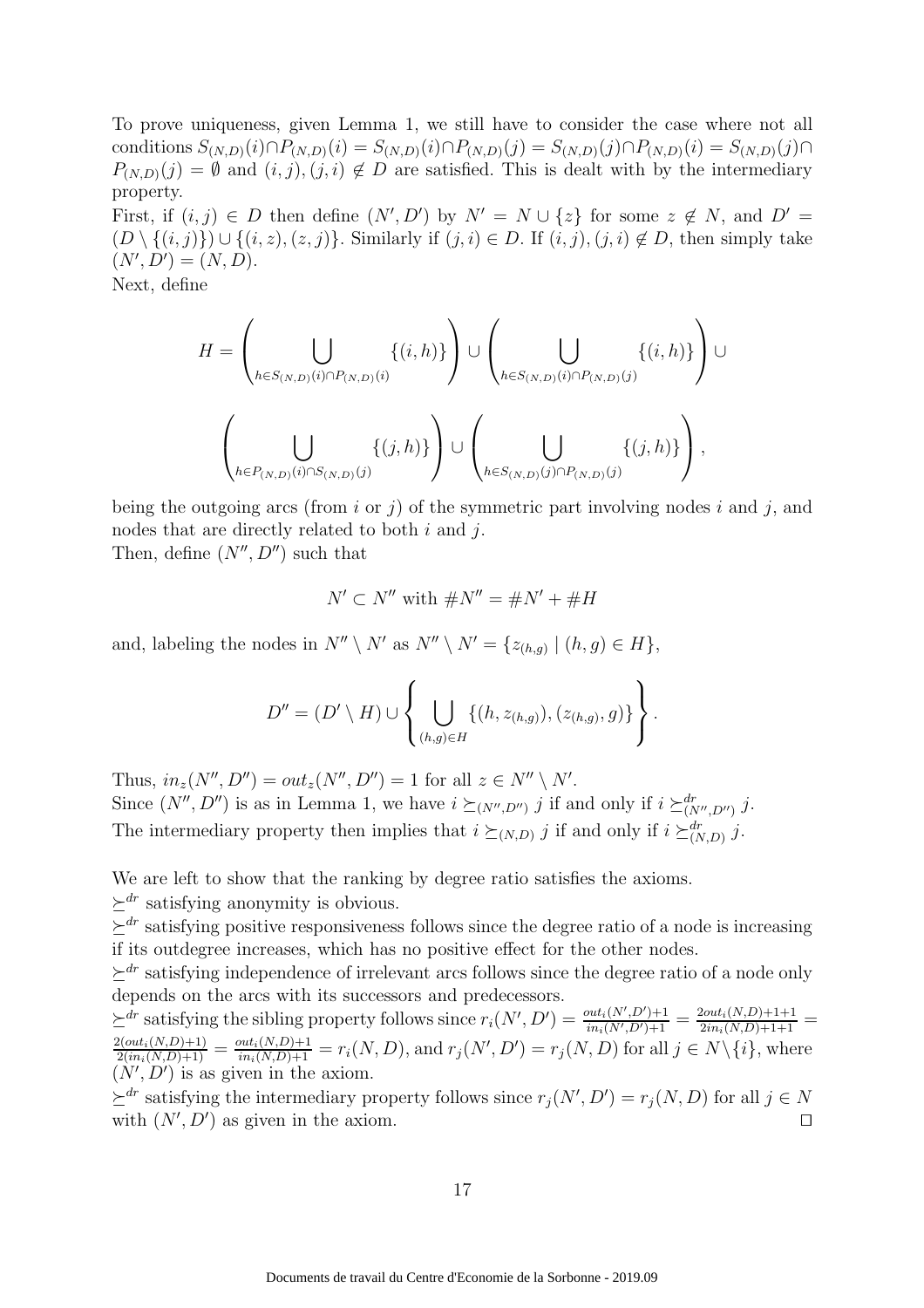#### A2: Proof of Theorem 2

We prove Theorem 2 in similar steps as the proof of Theorem 1.

**Lemma 2.** Let  $(N, D) \in \mathcal{D}$  and  $i, j \in N$  be such that  $S_{(N,D)}(i) \cap P_{(N,D)}(i) = S_{(N,D)}(i) \cap D_{(N,D)}(i)$  $P_{(N,D)}(j) = S_{(N,D)}(j) \cap P_{(N,D)}(i) = S_{(N,D)}(j) \cap P_{(N,D)}(j) = \emptyset$ , and  $(i, j), (j, i) \notin D$ . If ranking method  $\succeq$  satisfies the axioms of Theorem 2, then  $[i \succeq j$  if and only if  $cop_i(N, D) \ge cop_i(N, D)$ .

#### **PROOF**

We distinguish similar two cases as in the proof of Theorem 1.

#### Case A

Suppose that  $cop_i(N, D) = cop_i(N, D)$ . Suppose without loss of generality that  $out_i(N, D) \ge$  $out_i(N, D)$  (and thus  $in_i(N, D) \geq in_i(N, D)$ ).

First, we enter a sibling of node  $j$  several times as in sibling neutrality 2, in order to create symmetric positions for nodes  $i$  and  $j$ . (Notice that in the proof of Theorem 1 we had to enter siblings of both nodes i and j.) Therefore, for  $J \subset \mathbb{N} \setminus N$  such that  $\#J = out_i(N, D) - out_j(N, D)$ , define digraph  $(N', D') \in \mathcal{D}$  by

$$
N'=N\cup J,
$$

and

$$
D' = D \cup \left( \bigcup_{h \in J} \{ (h, j), (j, h) \} \right).
$$

The entrance of a sibling of node  $j$  is illustrated in Figure 8, where the dashed arrows represent new added arcs, and the solid arrows represent already existing arcs.



Fig. 8. Proof of Lemma 2 – Case A

To get rid of the asymmetry between nodes  $i$  and  $j$  with respect to the set  $J$ , we add intermediary nodes between  $j$  and the nodes in the set  $J$ , which does not influence the ranking between nodes  $i$  and  $j$  by the intermediary property. This is done similar as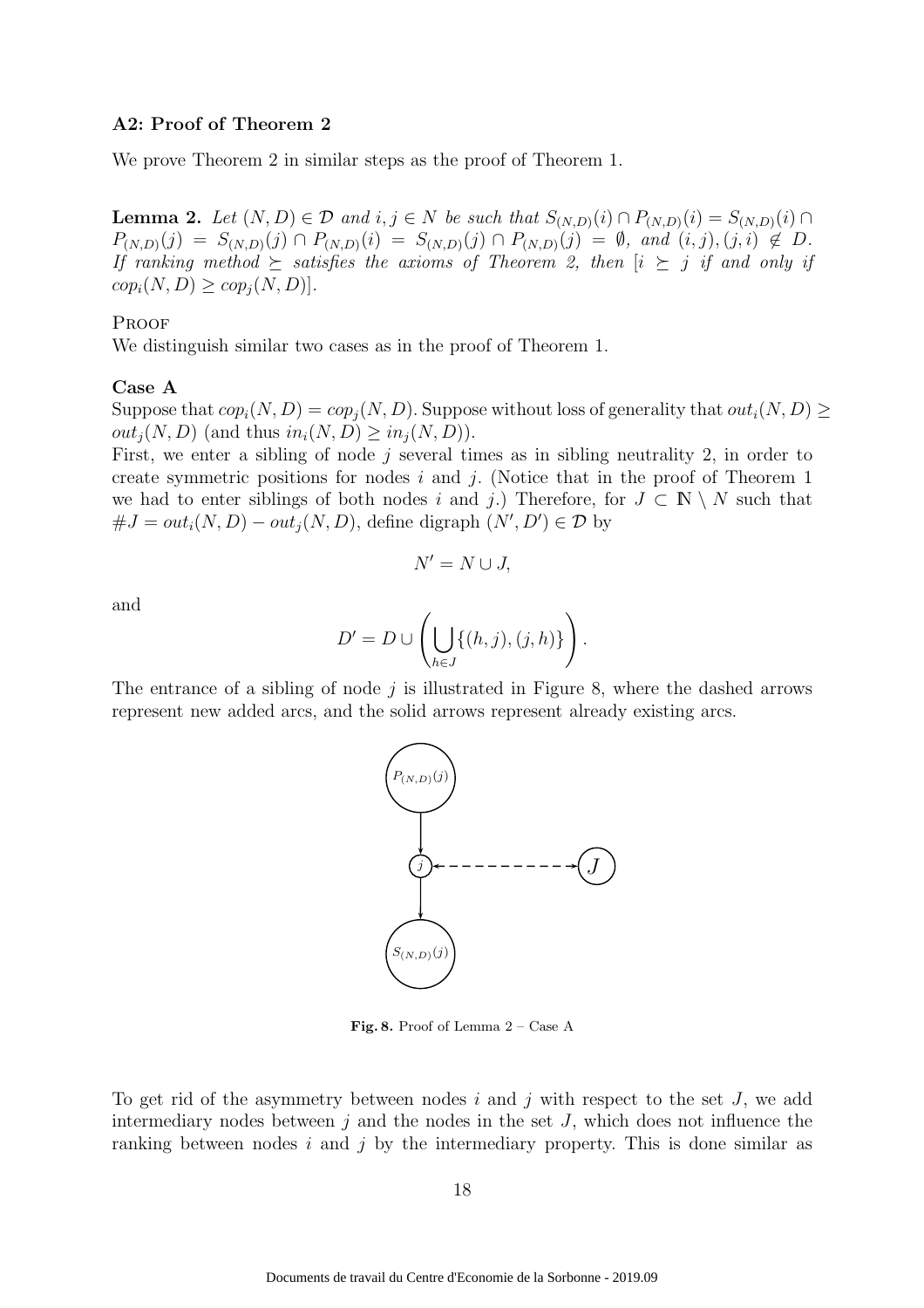in the proof of Theorem 1, but now only considering  $j$  and the set J. This gives the following digraph  $(N'', D'')$ . Without loss of generality, let the nodes in J be labeled as  $J = \{j_1, \ldots, j_t\}$  and thus  $\#J = out_i(N, D) - out_j(N, D) = t$ . Now, let  $N'' = N' \cup J'$  with  $J' \subset \mathbb{N} \setminus N'$  such that  $\# J' = 2\# J$ , and suppose that the nodes in the new set are labeled as follows:  $J' = \{j'_{11}, \ldots, j'_{1t}, j'_{21}, \ldots, j'_{2t}\}.$  Further, let

$$
D'' = \left( D' \setminus \left( \bigcup_{h \in J} \{ (j, h), (h, j) \} \right) \right)
$$
  

$$
\cup \left( \bigcup_{k=1}^t \{ (j, j'_{1k}), (j'_{1k}, j_k), (j_k, j'_{2k}), (j'_{2k}, j) \} \right)
$$
(6)

being the digraph where we put intermediary nodes on all arcs between  $j$  and the nodes in the set J.

Similar as in the proof of Theorem 1, let  $(N'', D''')$  be given by

$$
D''' = \{(h, g) \in D'' \mid \{h, g\} \cap \{i, j\} \neq \emptyset\},\tag{7}
$$

where we deleted all 'irrelevant arcs' not containing  $i$  or  $j$ .

Notice that  $\#S_{(N'',D''')}(j) = \#S_{(N,D)}(j) + \#J = out_i(N,D) + out_i(N,D) - out_i(N,D) =$  $out_i(N, D) = \#S_{(N'', D''')}(i)$ , and thus with  $cop_i(N, D) = cop_i(N, D)$  it follows that  $\#P_{(N'',D''')}(j) = \#P_{(N,D)}(j) + \#J = in_j(N,D) + out_i(N,D) - out_j(N,D) = in_i(N,D) =$  $\#P_{(N'',D''')}(i)$ .

Therefore, anonymity implies that  $i \sim_{(N'',D''')} j$ .

Independence of irrelevant arcs implies that the ranking between  $i$  and  $j$  is the same in  $(N'', D'')$  as in  $(N'', D''')$ , and thus  $i \sim_{(N'', D'')} i$ .

The intermediary property implies that the ranking between i and j is the same in  $(N', D')$ as in  $(N'', D'')$ , and thus  $i \sim_{(N', D')} j$ .

Similar as in the proof of Theorem 1, repeated application of sibling neutrality 2 implies that  $i \sim_{(N,D)} j$ .

#### Case B

Suppose without loss of generality that  $cop_i(N, D) > cop_i(N, D)$ .

If  $in_i(N, D) < in_j(N, D)$  then take  $I \subset \mathbb{N} \setminus N$  with  $\#I = in_j(N, D) - in_i(N, D)$ , and let  $(N', D') \in \mathcal{D}$  be given by  $N' = N \cup I$  and  $D' = D \cup (\bigcup_{h \in I} \{(i, h), (h, i)\})$ . Since  $in_i(N', D') = in_j(N', D')$  and  $cop_i(N', D') = cop_i(N, D) > cop_j(N, D) = cop_j(N', D'),$  it follows that  $out_i(N', D') > out_j(N', D')$ .

Suppose that the nodes in I are labeled as  $I = \{i_1, \ldots, i_p\}$ , and thus  $p = #I$  $in_j(N, D) - in_i(N, D)$ . Further, let  $I' \subset \mathbb{N} \setminus N'$  with  $\#I' = 2\#I$ , and suppose that the nodes in I' are labeled as  $I' = \{i_{11}, \ldots, i_{1p}, i_{21}, \ldots, i_{2p}\}$ . Define  $(N'', D'')$  by  $N'' = N' \cup I'$ and

$$
D'' = \left(D' \setminus \left(\bigcup_{h \in I} (i, h), (h, i)\right)\right) \cup \left(\bigcup_{k=1}^p \{(i, i'_{1k}), (i'_{k1}, i_k), (i_k, i'_{2k}), (i'_{2k}, i)\}\right),
$$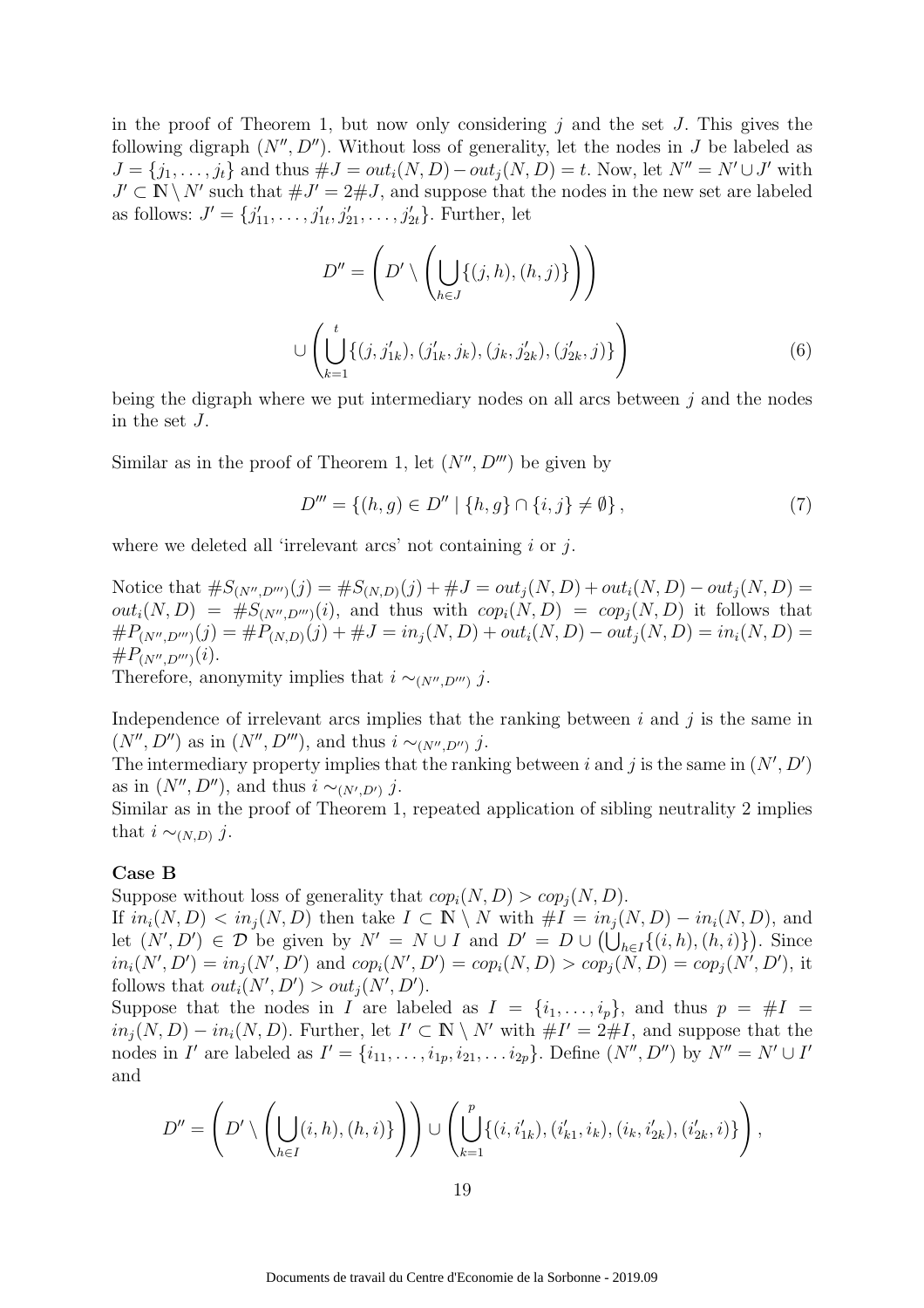being the directed graph where we put intermediary nodes on symmetric arcs between  $i$ and the nodes in the set  $I$ , in both directions.

Notice that  $in_i(N'', D'') = in_i(N'', D'') = in_i(N, D)$  and  $out_i(N'', D'') = out_i(N, D) +$  $#I = out_i(N, D) + in_i(N, D) - in_i(N, D) > out_i(N, D) = out_i(N'', D'')$ , where the inequality follows from  $cop_i(N, D) > cop_i(N, D)$ . Let  $(N'', D''') \in \mathcal{D}$  be such that  $D''' \subset D''$  with

$$
- (h, g) \in D'' \setminus D''' \Rightarrow h = i, \text{ and}
$$
  
-  $out_i(N'', D''') = out_j(N'', D'') = out_j(N'', D'').$ 

Since  $(N'', D''')$  is as in Case A, we have that  $i \sim_{(N'', D''')} j$ . Since  $D''$  is obtained from  $D'''$  by adding arcs with node i as predecessor, repeated application of positive responsiveness implies that  $i \succ_{(N'',D'')} j$ .

The intermediary property implies that the ranking between i and j is the same in  $(N', D')$ as in  $(N'', D'')$ , and thus  $i \succ_{(N', D')} j$ .

Repeated application of sibling neutrality 2 implies that  $i \succeq_{(N,D)} j$ . In a similar way, it can be shown that  $j \nleq (N,D)$  i, and thus  $i \succ (N,D)$  j.

If  $in_i(N, D) > in_j(N, D)$ , we start by taking  $J \subset \mathbb{N} \backslash N$  with  $\#J = in_i(N, D) - in_j(N, D)$ , and let  $(N', D') \in \mathcal{D}$  be given by  $N' = N \cup J$  and  $D' = D \cup (\bigcup_{h \in J} \{(j, h), (h, j)\})$ . (Again,  $in_i(N', D') = in_j(N', D')$  and  $out_i(N', D') > out_j(N', D')$ . Then, the proof follows a similar reasoning as above, but now replacing  $(N'', D'')$  by the similar digraph that is obtained by putting intermediary nodes on symmetric arcs between  $j$  and the nodes in the set J, in both directions, and defining  $D^{\prime\prime\prime}$  in the same way as above.

$$
\qquad \qquad \Box
$$

#### PROOF OF THEOREM 2

To prove uniqueness, given Lemma 2, we still have to consider the case where not all conditions  $S_{(N,D)}(i) \cap P_{(N,D)}(i) = S_{(N,D)}(i) \cap P_{(N,D)}(j) = S_{(N,D)}(j) \cap P_{(N,D)}(i) = S_{(N,D)}(j) \cap P_{(N,D)}(j)$  $P_{(N,D)}(j) = \emptyset$  and  $(i, j), (j, i) \notin D$  are satisfied. This is dealt with by the intermediary property in the same way as it was done for the ranking by degree ratio in the proof of Theorem 1.

We are left to show that the ranking by Copeland score satisfies the axioms.

 $\succ^{cop}$  satisfying anonymity is obvious.

 $\succ^{cop}$  satisfying positive responsiveness follows since a node's Copeland score is increasing if its outdegree increases, which has no positive effect for the other nodes.

 $\succ^{cop}$  satisfying independence of irrelevant arcs follows since the Copeland score of a node only depends on the arcs with its successors and predecessors.

 $\succeq^{cop}$  satisfying sibling neutrality 2 follows since  $cop_i(N', D') = out_i(N', D') - in_i(N', D') =$  $(out_i(N, D)+1)-(in_i(N, D)+1)=out_i(N, D)-in_i(N, D)=cop_i(N, D)$ , and  $cop_j(N', D')=$  $cop_j(N, D)$  for all  $j \in N \setminus \{i\}$ , where  $(N', D')$  is as given in the axiom.

 $\succeq^{cop}$  satisfying the intermediary property follows since  $cop_j(N', D') = cop_j(N, D)$  for all  $j \in N$  with  $(N', D')$  as given in the axiom. □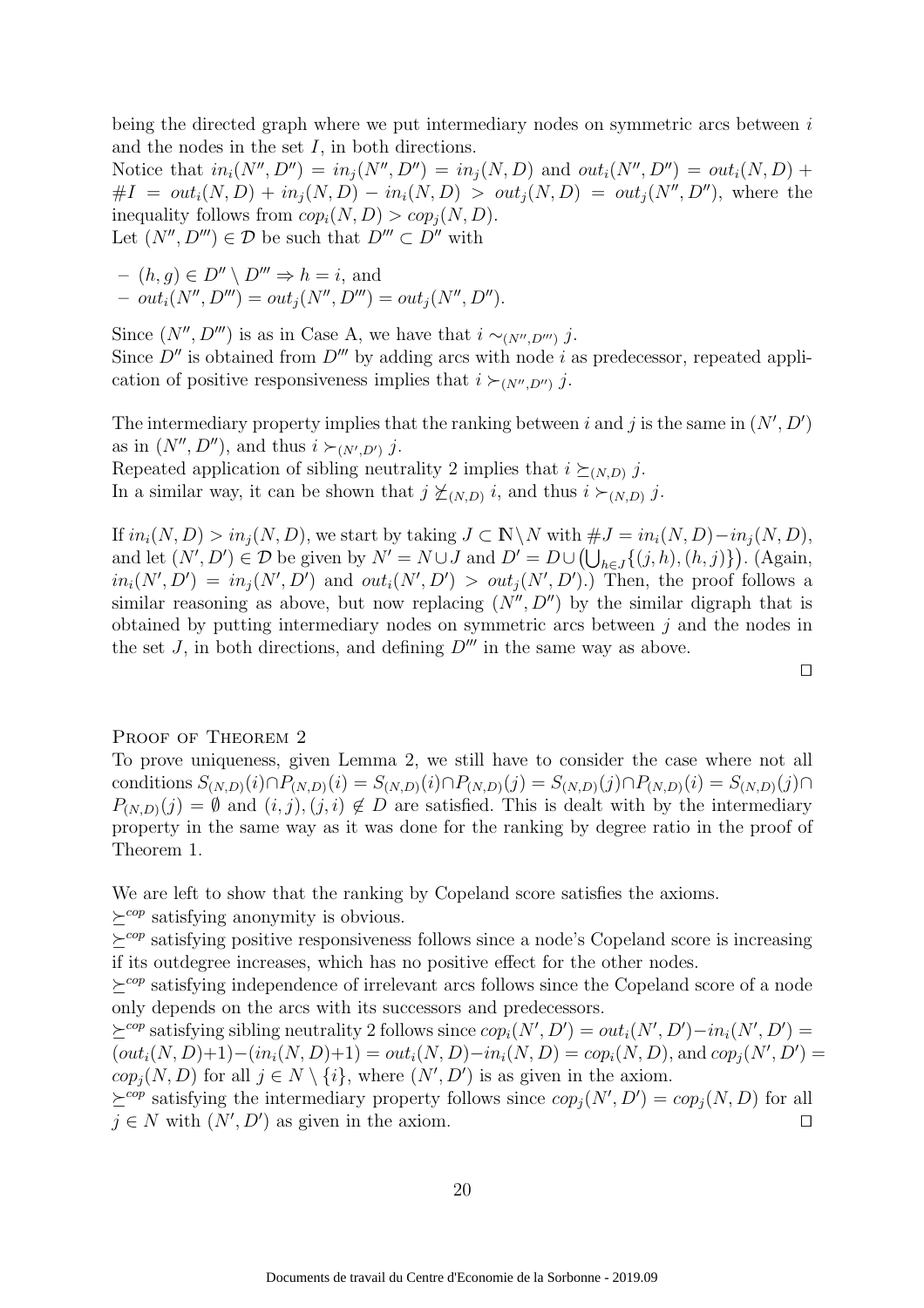#### A3: Proof of Theorem 3

We prove Theorem 3 in several steps that are similar to the proof of Theorem 1.

**Lemma 3.** Let  $(N, D) \in \mathcal{D}$  and  $i, j \in N$  be such that  $S_{(N,D)}(i) \cap P_{(N,D)}(i) = S_{(N,D)}(i) \cap D_{(N,D)}(i)$  $P_{(N,D)}(j) = S_{(N,D)}(j) \cap P_{(N,D)}(i) = S_{(N,D)}(j) \cap P_{(N,D)}(j) = \emptyset$ ,  $(i, j), (j, i) \notin D$  and  $in_i(N, D) \cdot in_j(N, D) > 0$ . If ranking method  $\succeq$  satisfies the axioms of Theorem 3, then  $[i \succ j$  if and only if  $\overline{r_i}(N, D) > \overline{r_i}(N, D)$ .

PROOF The proof for this case goes very similar to the proof of Lemma 1, but with modified definitions of the modified digraphs. We give the full proof for completeness. We distinguish the following cases:

#### Case A

Suppose that  $\overline{r}_i(N, D) = \overline{r}_j(N, D)$ . We will again shortly denote  $\overline{r}_i$  and  $\overline{r}_j$  for  $\overline{r}_i(N, D)$ , respectively  $\overline{r}_i(N, D)$ .

First, we enter a sibling of node i  $(in_i(N, D) - 1$  times), and j  $(in_i(N, D) - 1$  times) as in sibling neutrality 3, in order to create symmetric positions for them.

Therefore, define  $P'_i$  $P'_i, P'_j, S'_i, S'_j, I, J \subset \mathbb{N} \setminus N$  such that each pair of these sets are disjoint, and

 $-$  #I = in<sub>i</sub>(N, D) – 1, #J = in<sub>i</sub>(N, D) – 1;  $- \#P'_i = (in_j(N, D) - 1) \cdot in_i(N, D), \text{ and } \#P'_j = (in_i(N, D) - 1) \cdot in_j(N, D);$  $- \#S_i' = (in_j(N, D) - 1) \cdot out_i(N, D), \text{ and } \#S_j' = (in_i(N, D) - 1) \cdot out_j(N, D).$ 

Further, let digraph  $(N', D') \in \mathcal{D}$  be given by

$$
N' = N \cup S_i' \cup S_j' \cup P_i' \cup P_j' \cup I \cup J \tag{8}
$$

and

$$
D' = D \cup \left(\bigcup_{h \in S'_i} \{(i, h)\}\right) \cup \left(\bigcup_{h \in P'_i} \{(h, i)\}\right) \cup \left(\bigcup_{h \in S'_j} \{(j, h)\}\right) \cup \left(\bigcup_{h \in P'_j} \{(h, j)\}\right) \tag{9}
$$

Next, similar as in the previous proofs, we delete all arcs that do not contain node i or j, defining  $(N', D'')$  similar as in the previous proofs with  $D''$  given by

$$
D'' = \{(h, g) \in D' \mid \{h, g\} \cap \{i, j\} \neq \emptyset\}.
$$
\n(10)

Notice that

(i)  $\#P_{(N',D'')}(i) = \#P'_i + \#P_{(N,D)}(i) = (in_j(N,D)-1)\cdot in_i(N,D) + in_i(N,D) = in_j(N,D)$  $in_i(N, D) = (in_i(N, D) - 1) \cdot in_j(N, D) + in_j(N, D) = \#P'_j + \#P_{(N, D)}(j) = \#P_{(N', D'')}(j),$ and

(ii)  $\#S_{(N',D'')}(i) = \#S_{(N,D)}(i) + \#S'_i = out_i(N,D) + (in_j(N,D) - 1) \cdot out_i(N,D) =$  $out_i(N, D) \cdot in_j(N, D) = out_j(N, D) \cdot in_i(N, D) = out_j(N, D) + (in_i(N, D) - 1) \cdot out_j(N, D) =$  $\#S_{(N,D)}(j) + \#S'_{j} = \#S_{(N',D'')}(j)$ , where the fourth equality follows from  $\overline{r}_{i}(N, D) =$  $\overline{r}_j(N,D)$ . Therefore, anonymity implies that  $i \sim_{(N',D'')} j$ .

Independence of irrelevant arcs implies that the ranking between  $i$  and  $j$  is the same in  $(N', D'')$  as in  $(N', D')$ , and thus  $i \sim_{(N', D')} j$ .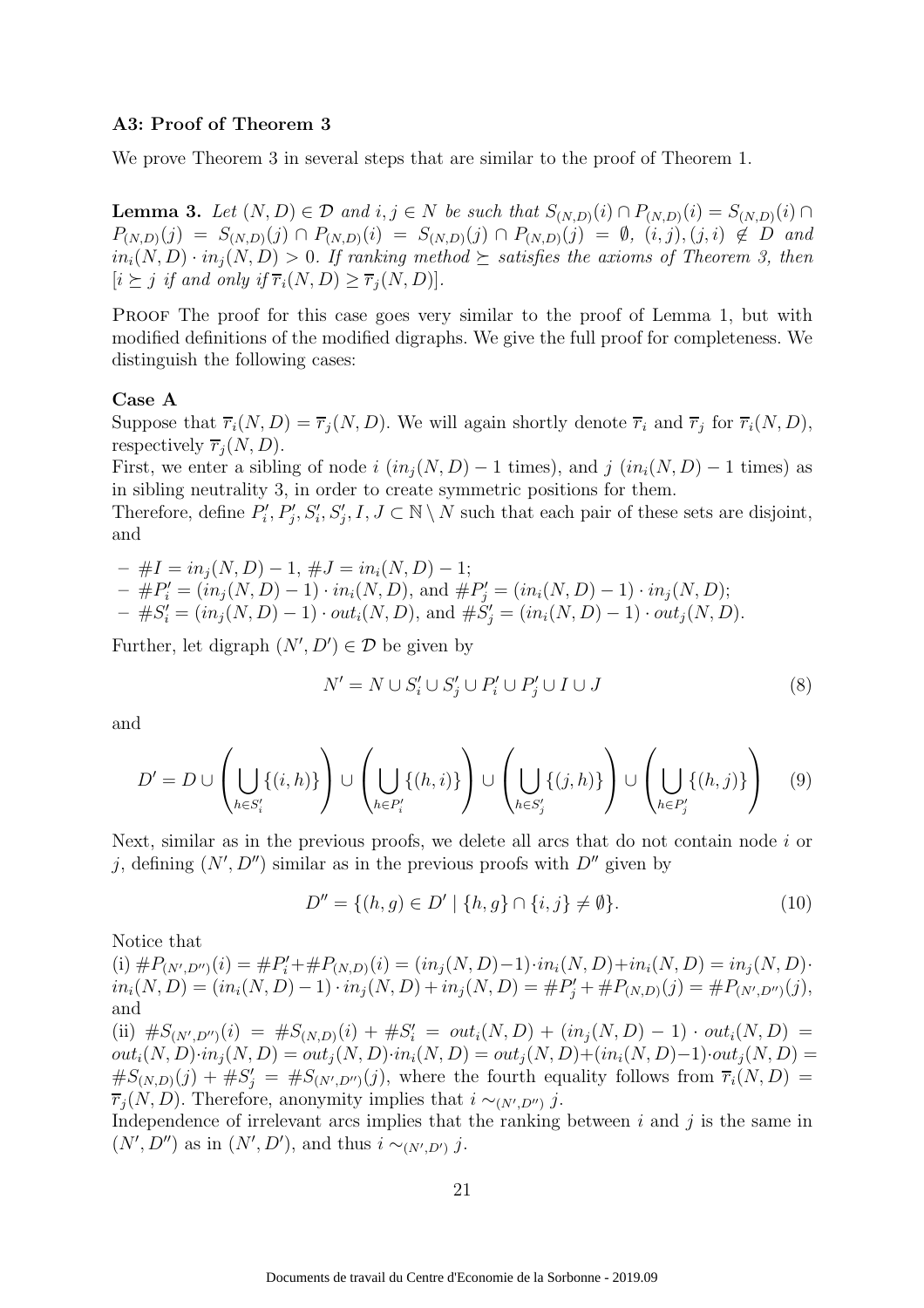Repeated application of sibling neutrality 3 implies that  $i \sim_{(N,D)} j$ .

### Case B

Suppose without loss of generality that  $\overline{r_i}(N, D) > \overline{r_j}(N, D)$ . We define similar sets  $S_i'$  $S'_i$ ,  $S'_j$ ,  $P'_i$ ,  $P'_j$ , I and J as in Case A, so define  $P'_i$  $P'_i, P'_j, S'_i, S'_j, I, J \subset$  $\mathbb{N} \setminus N$  such that each pair of these sets is disjoint, and

 $\#I = in_i(N, D) - 1$ ,  $\#J = in_i(N, D) - 1$ ;  $- \#P'_i = (in_j(N, D) - 1) \cdot in_i(N, D), \text{ and } \#P'_j = (in_i(N, D) - 1) \cdot in_j(N, D);$  $- \#S_i' = (in_j(N, D) - 1) \cdot out_i(N, D), \text{ and } \#S_j' = (in_i(N, D) - 1) \cdot out_j(N, D).$ 

Define digraph  $(N', D')$  as in Case A (see  $(8)$  and  $(9)$ ). Similar as in Case A, let  $D''$  be given by (10). Similar as in Case A,

(i)  $\#P_{(N',D'')}(i) = \#P'_i + \#P_{(N,D)}(i) = (in_j(N,D)-1) \cdot in_i(N,D) + in_i(N,D) = in_j(N,D) \cdot$  $in_i(N, D) = (in_i(N, D) - 1) \cdot in_j(N, D) + in_j(N, D) = \#P'_j + \#P_{(N, D)}(j) = \#P_{(N', D'')}(j),$ 

but now

(ii)  $\#S_{(N',D'')}(i) = \#S_{(N,D)}(i) + \#S'_i = out_i(N,D) + (in_j(N,D) - 1) \cdot out_i(N,D) =$  $out_i(N, D) \cdot in_i(N, D) > out_i(N, D) \cdot in_i(N, D) = out_i(N, D) + (in_i(N, D) - 1) \cdot out_i(N, D) =$  $\#S_{(N,D)}(j) + \#S'_{j} = \#S_{(N',D'')}(j)$ , where the inequality follows from  $\overline{r}_{i}(N,D) > \overline{r}_{j}(N,D)$ .

Let  $D''' \subset D''$  with  $[(h,g) \in D'' \setminus D'''' \Rightarrow h = i]$ , and  $#S_{(N',D''')}(i) = #S_{(N',D''')}(j) =$  $\#S_{(N',D'')}(j).$ 

Since  $(N', D''')$  is as in Case A, we have that  $i \sim_{(N', D''')} j$ . Since  $D''$  is obtained from  $D'''$  by adding arcs with node i as predecessor, repeated application of positive responsiveness implies that  $i \succ_{(N',D'')} j$ .

Independence of irrelevant arcs implies that the ranking between  $i$  and  $j$  is the same in  $(N', D')$  as in  $(N', D'')$ , and thus  $i \succ_{(N', D')} j$ .

Repeated application of sibling neutrality 3 implies that  $i \succeq_{(N,D)} j$ . In a similar way, it can be shown that  $j \npreceq_{(N,D)} i$ , and thus  $i \succ_{(N,D)} j$ .

**Lemma 4.** Let  $(N, D) \in \mathcal{D}$  and  $i, j \in N$  be such that  $S_{(N,D)}(i) \cap P_{(N,D)}(i) = S_{(N,D)}(i) \cap$  $P_{(N,D)}(j) = S_{(N,D)}(j) \cap P_{(N,D)}(i) = S_{(N,D)}(j) \cap P_{(N,D)}(j) = \emptyset$ ,  $(i, j), (j, i) \notin D$ ,  $in_i(N, D) =$ 0 and  $in_i(N, D) > 0$ . If ranking method  $\succeq$  satisfies the axioms of Theorem 3, then  $i \succ j$ .

PROOF This follows directly from the maximal property.

**Lemma 5.** Let  $(N, D) \in \mathcal{D}$  and  $i, j \in N$  be such that  $S_{(N,D)}(i) \cap P_{(N,D)}(i) = S_{(N,D)}(i) \cap D_{(N,D)}(i)$  $P_{(N,D)}(j) = S_{(N,D)}(j) \cap P_{(N,D)}(i) = S_{(N,D)}(j) \cap P_{N,D)}(j) = \emptyset$ ,  $(i, j)$ ,  $(j, i) \notin D$ ,  $in_i(N, D) =$  $in_j(N, D) = 0$ . If ranking method  $\succeq$  satisfies the axioms of Theorem 3, then  $[i \succeq j \Leftrightarrow j]$  $out_i(N, D) \ge out_i(N, D)$ .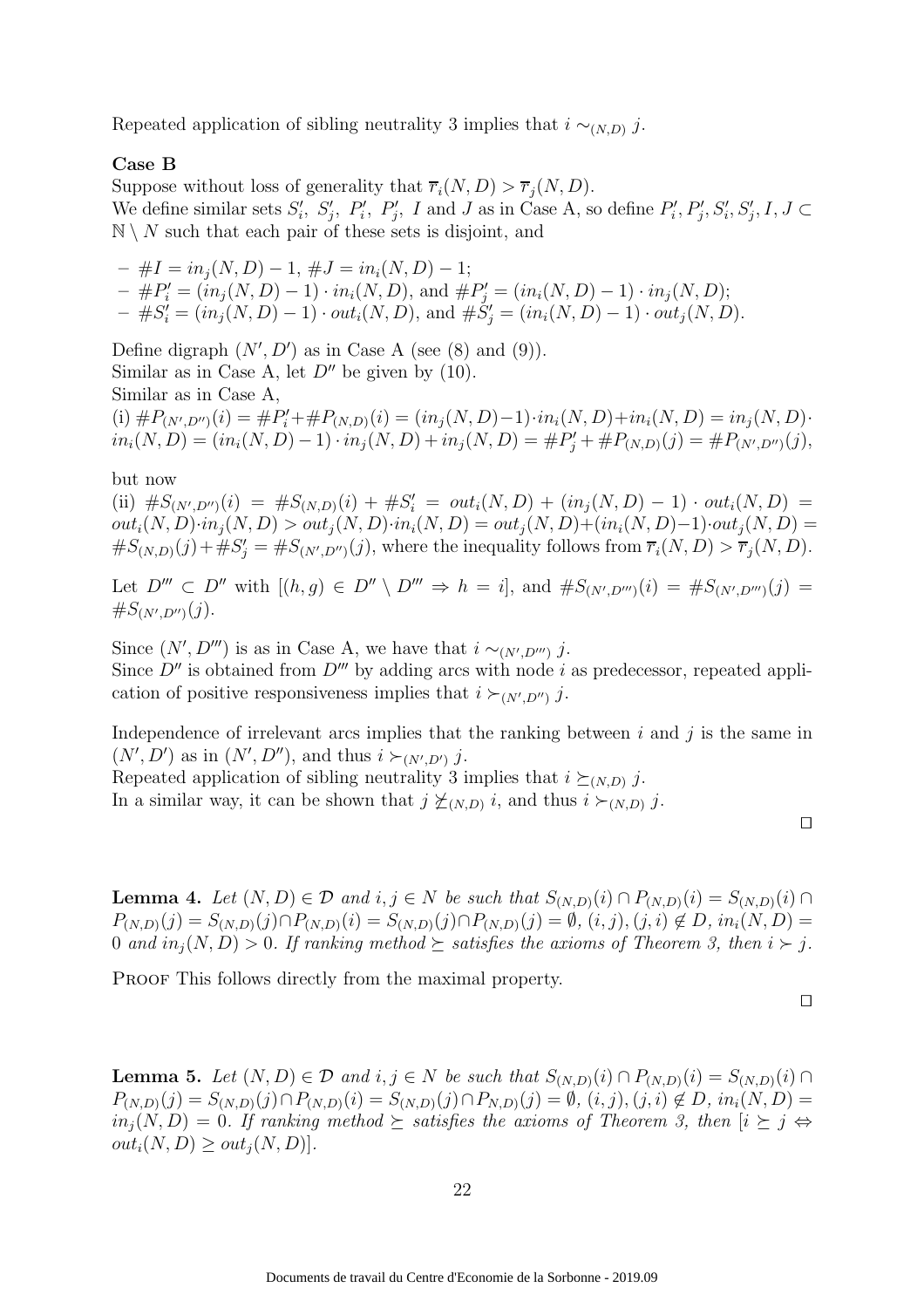PROOF We distinguish two cases.

**Case A** Suppose that  $in_i(N, D) = in_i(N, D) = 0$  and  $out_i(N, D) = out_i(N, D)$ . Let  $D' \subseteq D$  be again obtained by deleting all irrelevant arcs, so  $D' = \{(h, g) \in D \mid$  $\{h, g\} \cap \{i, j\} \neq \emptyset$ . Anonymity implies that  $i \sim_{(N,D')} j$ . Then, independence of irrelevant arcs implies that  $i \sim_{(N,D)} j$ .

**Case B** Suppose that  $in_i(N, D) = in_j(N, D) = 0$  and  $out_i(N, D) > out_j(N, D)$ . Let  $D' \subset D$  be such that

 $- (h, g) \in D \setminus D'$  implies that  $h = i$ , and

 $- out_i(N, D') = out_j(N, D') = out_j(N, D).$ 

Since  $(N, D')$  is as in Case A, it follows that  $i \sim_{(N, D')} j$ . Repeated application of positive responsiveness implies that  $i \succ_{(N,D)} j$ .

⊓⊔

#### PROOF OF THEOREM 3

To prove uniqueness, given Lemma's 1, 4 and 5, we still have to consider the case where not all conditions  $S_{(N,D)}(i) \cap P_{(N,D)}(i) = S_{(N,D)}(i) \cap P_{N,D)}(j) = S_{(N,D)}(j) \cap P_{(N,D)}(i)$  $S_{(N,D)}(j) \cap P_{N,D}(j) = \emptyset$  and  $(i, j), (j, i) \notin D$  are satisfied. This is dealt with by the intermediary property in a similar way as in the proof of Theorem 1.

Also, the ranking by modified degree ratio satisfying the axioms follows similarly as in the proof of Theorem 1 (notice that in sibling neutrality 3, we only consider nodes  $i$  with  $P_{(N,D)}(i) \neq \emptyset$ , while  $\succeq^{mdr}$  satisfying the maximal property follows by definition. □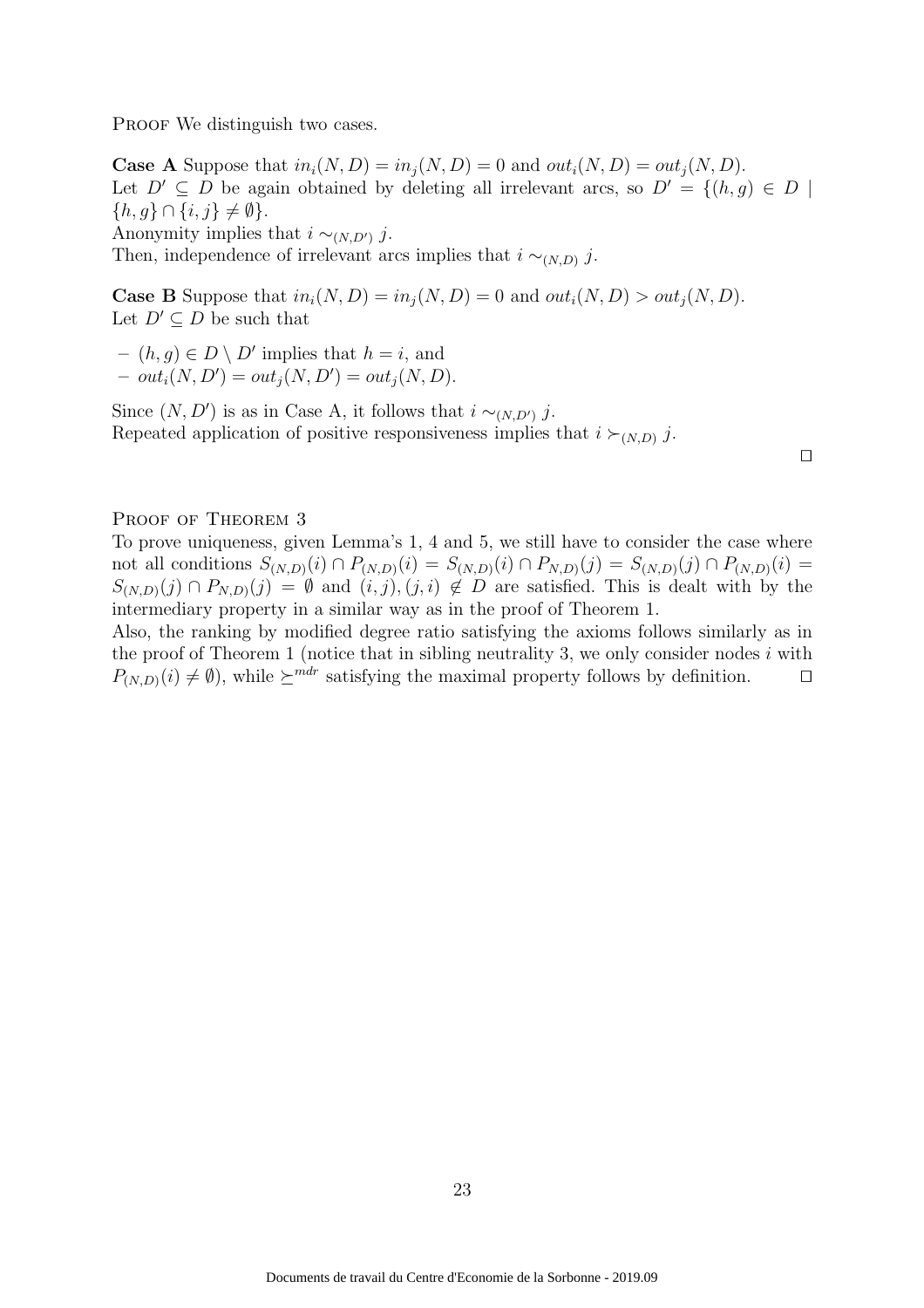# Bibliography

- A. Altman and M. Tennenholtz. Ranking systems: The PageRank axioms. In *ECO05* Proceedings of the 6th ACM Conference on Electronic Commerce, pages 1–8. ACM, New York, 2005.
- A. Altman and M. Tennenholtz. Axiomatic foundations for ranking systems. Journal of Artificial Intelligence Research, 31:473–495, 2008.
- D. Bouyssou. Ranking methods based on valued preference relations: A characterization of the net flow method. European Journal of Operational Research, 60:61–67, 1992.
- D. Bouyssou and T. Marchant. The  $\beta$ -ranking and the  $\beta$ -measure for directed networks: Axiomatic characterizations. Social Networks, 52:145–153, 2018.
- D. Bouyssou and P. Perny. Ranking methods for valued preference relations: A characterization of a method based on leaving and entering flows. European Journal of Operational Research, 61:186–194, 1992.
- S. Brin and L. Page. The anatomy of large-scale hypertextual Web search engine. Computer Networks and ISDN Systems, 30:107–117, 1998.
- A. H. Copeland. A Reasonable Social Welfare Function. Mimeographed Notes, University of Michigan Seminar on Applications of Mathematics to the Social Sciences, 1951.
- G. de Clippel, H. Moulin, and N. Tideman. Impartial division of a dollar. Journal of Economic Theory, 139:176–191, 2008.
- G. Demange. On the influence of a ranking system. Social Choice and Welfare, 39: 431–455, 2012.
- G. Demange. A ranking method based on handicaps. Theoretical Economics, 9(3):915– 942, 2014a.
- G. Demange. Collective attention and ranking methods. Journal of Dynamics and Games, 1:17–43, 2014b.
- G. Demange. Mutual rankings. Mathematical Social Sciences, 90:35–42, 2017.
- Y. Du, E. Lehrer, and A. Pauzner. Competitive economy as a ranking device over networks. Games and Economic Behavior, 91:1–13, 2015.
- D. Henriet. The Copeland choice function an axiomatic characterization. Social Choice and Welfare, 2:49–63, 1985.
- D. Kahneman and A. Tversky. Prospect theory: An analysis of decision under risk. Econometrica, 47:263–291, 1979.
- I. Palacios-Huerta and O. Volij. The measurement of intellectual influence. Econometrica, 72:963–977, 2004.
- G. Pinski and F. Narin. Citation influence for journal aggregates of scientific publications: Theory, with application to the literature of physics. Information Processing and Management, 12:297–312, 1976.
- A. Rubinstein. Ranking the participants in a tournament. SIAM Journal of Applied Mathematics, 38(1):108–111, 1980.
- A. K. Sen. Collective Choice and Social Welfare. North Holland Publishing Company, Amsterdam, The Netherlands, 1979.
- G. Slutzki and O. Volij. Scoring of web pages and tournaments axiomatizations. Social Choice and Welfare, 26:75–92, 2006.